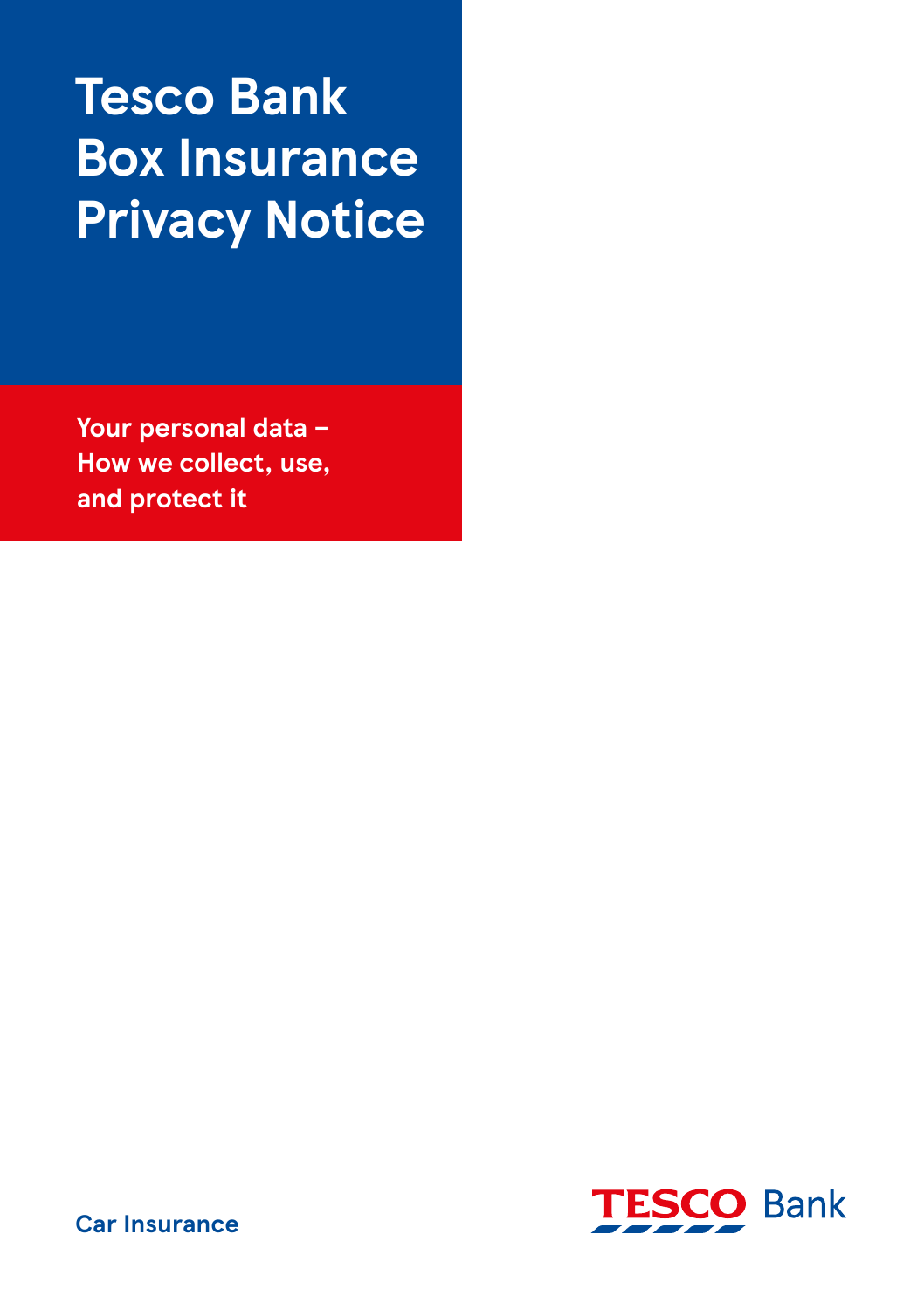# **Contents**

| 10 |
|----|
| 29 |
| 31 |
|    |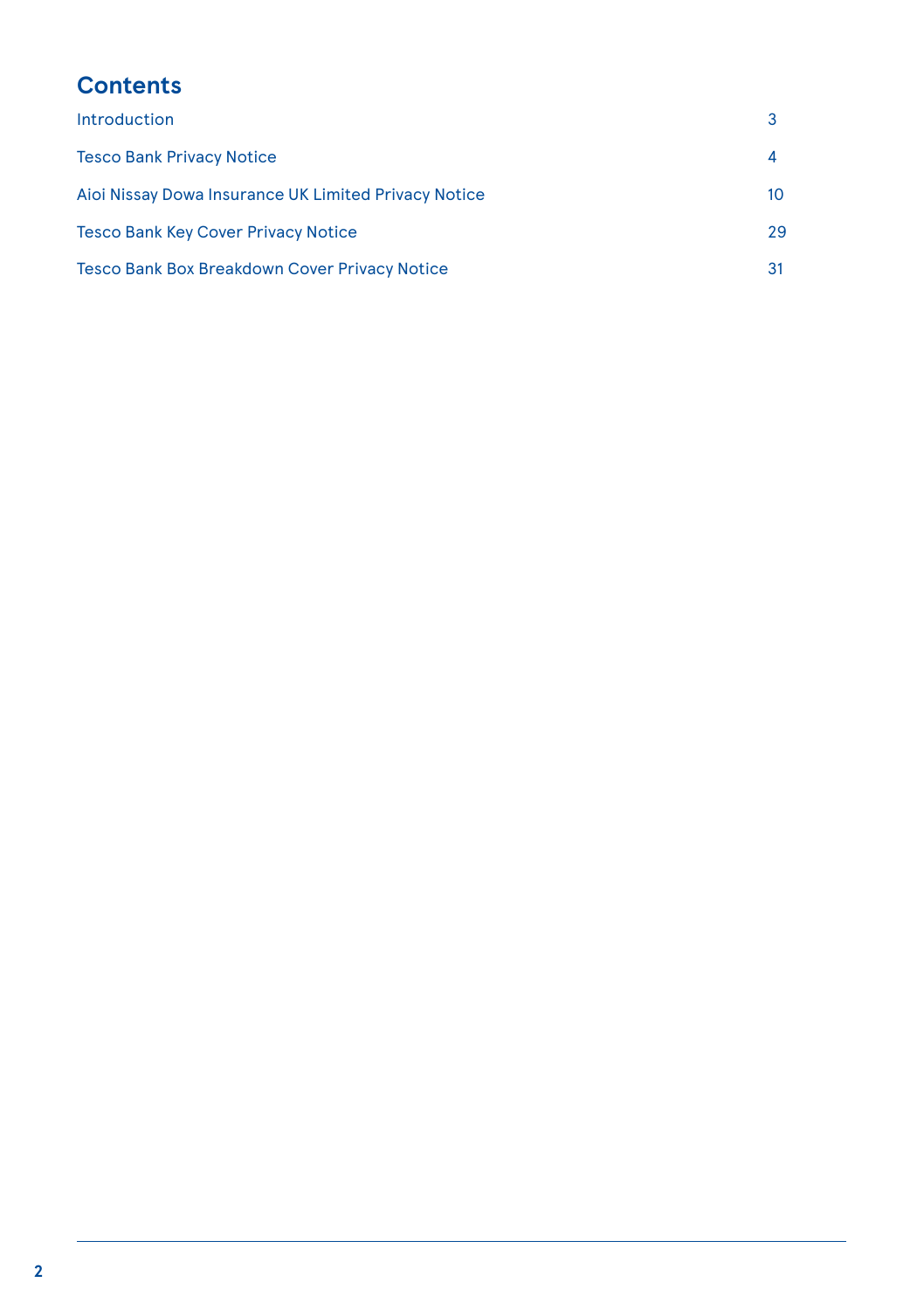# **Introduction**

#### **Your personal data: how we collect, use, and protect it (our 'Privacy Notice')**

It is very important to us that all our customers trust us to handle their personal data responsibly. We have written this document to explain clearly how we collect, use and protect your personal data. In particular, it explains things like:

- why we need your personal data for certain things
- how we share your personal data with others
- your rights under data protection laws

#### **What the law says about handling personal data**

The personal data protection laws control how we use your personal data, for example, we must be transparent about how we collect and use your personal data. They also grant you rights, such as the right to access the personal data that we hold about you (see section 'Your rights').

#### **Who we are referring to when we say 'we', 'us', and 'our' in this Privacy Notice**

When you take out a Tesco Bank Box Insurance policy, the policy is arranged, administered and underwritten by Aioi Nissay Dowa Insurance UK Limited.

We also offer additional products provided by

- RAC Motoring Services and/or RAC Insurance Limited
- Keycare Limited

Where you take out any of these additional products, your data will be shared with them.

This document explains how all these parties use your personal data.

- In The Tesco Bank Privacy Notice, "we", "us" and "our" refers to Tesco Bank unless otherwise stated
- In the Aioi Nissay Dowa Insurance UK Limited Privacy Notice "we", "us" and "our" refers to Aioi Nissay Dowa Insurance UK Limited unless otherwise stated

If you purchase additional products, your personal data will be shared with the relevant provider.

- In the Tesco Bank Breakdown Cover section "we", "us" and "our" refers to refers to RAC Motoring Services and/or RAC Insurance Limited unless otherwise stated
- In the Tesco Bank Key Cover section "we", "us" and "our" refers to refers to Keycare Limited unless otherwise stated

For the purposes of the personal data protection laws, we are separately responsible for the personal data we process about you.

#### **Who this document applies to when we talk about 'you'**

This Privacy Notice applies to everyone covered under your policy. It also applies to anyone you have nominated to act on your behalf, and anyone who pays your premium. Please make sure that they have seen this notice, and that you have their permission before giving us any personal data about them.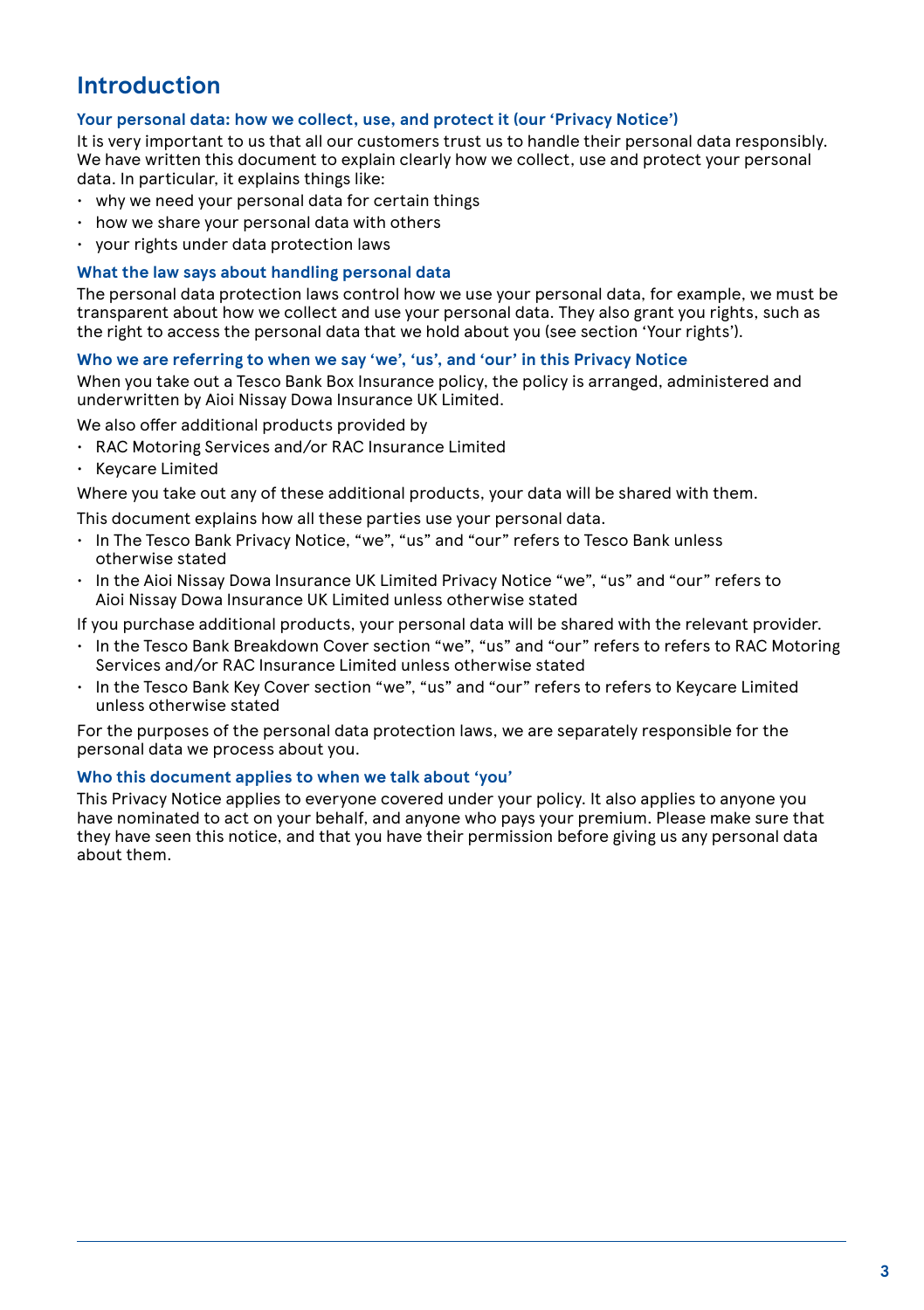# **Tesco Bank Privacy Notice**

## **What sort of data does Tesco Bank hold about you?**

#### **What the law says about processing**

The law requires us to tell you how we process your personal data. "Processing" is a legal term but means anything we do with your personal data, such as collecting, gathering, obtaining, administering, adapting, keeping and deleting your personal data.

#### **We collect and keep data about you**

This includes the personal data you give via our website or over the phone when you apply, request a quotation and throughout your time as a Tesco Bank customer. It also includes personal data you give us any time you write to us or contact us electronically.

#### **We may also gather other data about you**

We may also obtain and combine data about you from other places, such as the wider Tesco Group and publicly available resources, such as the electoral register and the internet. We do this so we can make sure the personal data we hold about you is accurate, to perform checks, and make you offers.

#### **We will keep and use personal data about other people connected to your products**

We'll only do this if we need this information to service your policy, for example if you make a complaint.

#### **More information about the times we collect personal data about you**

**When you call us** we monitor and record calls to and from our customer service centres to improve our service and to prevent and detect fraud.

**When you contact us electronically** (e.g. by email or internet), we may collect an electronic identifier, such as your internet protocol address.

**When you visit our website** we collect data about your browsing habits using cookies. For more information about how we use cookies, please see our cookies policy at **www.tescobank.com/help/privacy-and-cookies**

#### **We will only ask for necessary personal data unless we tell you otherwise**

We will ask for personal data that is essential for us to know so that we can provide our products or services to you. If we ask for personal data that is not essential, we will explain why and tell you the consequences if you do not provide us with the personal data.

### **What about sharing someone else's data?**

#### **You must have permission to share someone else's personal data with us**

If you want to give us details about other people who are covered by insurance, you must make sure you have shared the relevant information from this notice with them. You must also make sure you have their permission before you:

- give us any personal data about them
- make decisions on their behalf about how we keep and use their personal data

### **How does Tesco Bank use your personal data?**

#### Necessary uses – providing our products and services

#### **To provide our services to you we will need to use your personal data.**

We will need to use this personal data at all stages of our relationship with you, including:

- when you request a quotation
- when you take out a product or service or require to use a service
- during the time we have a relationship with you
- and for a period of time afterwards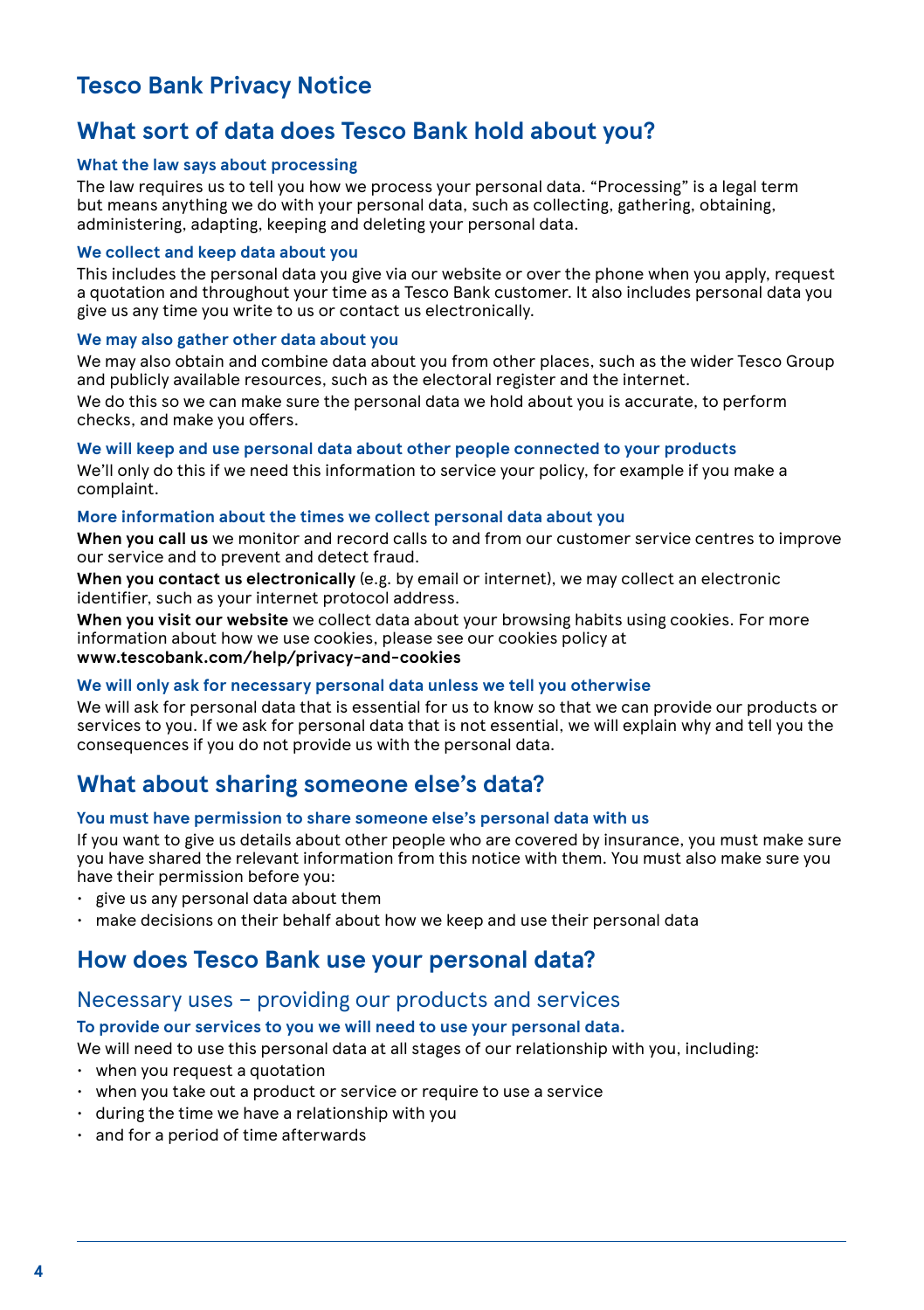The way we use the personal data about you includes:

- in order to match you with a Clubcard (for more information see 'How Tesco Bank and Clubcard work together')
- to provide tailored marketing to you (for more information see 'Will Tesco Bank send me marketing information?')
- To deal with complaints

#### **It is necessary that we are able to use your personal data in this way**

We can only provide these services if we can use your personal data in this way.

The law says we must ask for certain mandatory information, and make certain checks.

Also, if you want to apply for our products or services, you must provide us with mandatory information.

#### **We also use your personal data for other 'legitimate business interests'**

These are other uses allowed by law which are necessary to enable us to provide the products and services. These include:

- verifying your identity
- detecting and preventing fraud, other forms of financial crime, and other unlawful acts
- managing and operating our business
- improving our business (see below)

#### **We may use your personal data to improve our business**

The law allows us to use your personal data in reasonable ways to help us improve our business. The ways we might use your personal data to improve our business are to:

- understand customers' needs and requirements
- develop and test products and services
- carry out research and analysis on our products and services

When we use your personal data to improve our business, we always make sure we keep the amount of data we collect and use to an absolute minimum.

### **Will Tesco Bank send me marketing information?**

#### **We may use your personal data to tailor marketing to you**

We do this so we can tell you about things we think you would like to know about.

We may send marketing by post, telephone, text, email and other electronic means.

We may also provide tailored marketing to you in other places, such as at the tills when you shop at Tesco.

We will only ever send you information about things we think are relevant to you.

Some tailored marketing needs your agreement before we can send it to you; we will only send you this type of marketing with your permission.

### Learning more about you and tailoring things for you

#### **Using your personal data to help us understand more about you**

We may look at your Clubcard data in different ways; to help us understand more about you and people like you. We call this 'profiling'. See the 'How Tesco Bank and Clubcard work together' section for more information.

When you take part in competitions, surveys or promotions we will collect and keep information such as your answers, feedback and contributions to questionnaires.

#### **We may combine different sources of data we know about you**

We may have data about you from several different sources - for example, from your Tesco Bank account, your Tesco Clubcard, and your visits to Tesco Group websites.

The personal data we get from your account can include data about your transactions and how you manage your account.

The personal data we get from your Tesco Clubcard can include data about your shopping habits and the types of things you buy.

The personal data we get from your visits to Tesco Group websites may include data you have given us when requesting a quote, even if you didn't go on to take out a product with us.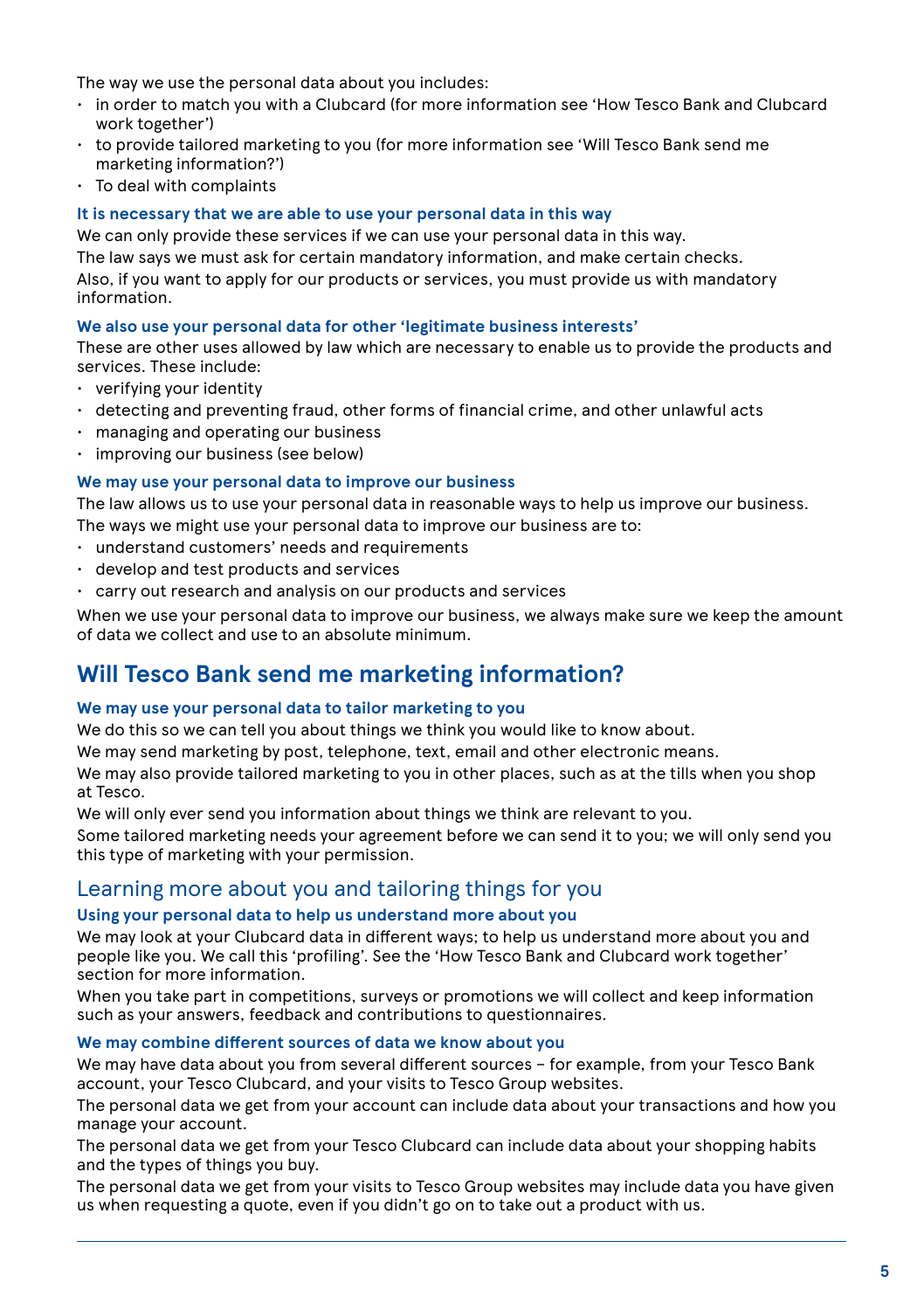#### **We may sometimes get data from other external sources**

For example, we may get personal data about you from third parties about when policies are due for renewal. This will only occur where third parties have ensured that passing your personal data to us is permitted by the data protection laws.

**We may combine data from different sources together to tailor marketing information for you** We will only send you information about things we think are relevant to you.

#### **We may also use your personal data to tailor online adverts to you**

We will sometimes use your personal data to tailor the adverts you see when you are online. These might be on Tesco Group websites, social media sites, or other sites that sell advertising space.

Personalised adverts show the **AdChoices** logo: Click the logo to learn more about how online ads are made relevant to you.

Websites where you have an 'account' – such as Gmail or Facebook – will also have their own pages which explain their own information policies.

#### **We may use personal data we know about you to offer you tailored products**

We may use personal data we know about you to offer you products we think you might like. When we do this, we might use data about how you manage your account or policy, including your credit history. We might also combine this with data we know about you from your Tesco Clubcard.

Pre-approved offers are based on information we already know about you. When we make you a pre-approved offer, we do not do external credit checks.

We will only ever use your personal data in this way so that we can offer you better deals than you would get if we didn't use that information.

### Opting out

#### **You can opt out of us using your personal data for marketing at any time**

We consider that our marketing and profiling activities can be to our mutual benefit as it helps us to ensure that we only tell you about products and services that we believe will be of interest to you. It is in our legitimate interests to ensure we carry out marketing in the most effective way, although we will always ensure that we carry out any direct marketing in line with your marketing preferences. Plus, there will always be an option for you to opt out or say no to us using your personal data for marketing during any application process for our products or services.

#### **To opt out, just let us know in one of these ways**

**On emails:** by clicking 'opt out' or 'unsubscribe' (usually at the bottom of the email).

**By phone:** by calling us on **0345 293 9475** (all our numbers are listed at **tescobank.com**).

### **How Tesco Bank and Clubcard work together**

#### **We use Tesco Bank and Clubcard data together to bring you better offers**

Clubcard data includes your shopping habits and the types of purchases you or your household make.

We use Tesco Bank and Clubcard data together in different ways to tailor our communications and to try to bring you better terms, deals or offers than you would get if we didn't use the information.

#### **We try and match you with Clubcards at your address**

We use data that you provide, such as your name and address, to find any Clubcard(s) that are linked to your address. That might be your Clubcard, the Clubcard of other family member(s), or the Clubcard of house or flat-mates.

We may use data about these Clubcard(s) to help us work out what offers we think you might like. When we do this, we will only ever use the Clubcard linked to your address which gives you the best terms, deals or offers.

#### **We use your Clubcard data to help us work out whether we can offer you certain products, and what discounts, deals or offers we can make you**

We do this by looking at your Clubcard data in different ways to help us understand more about you (we call this 'profiling'). Profiling includes things such as how likely we think you are to pay back money we lend you, how often you use other Tesco products and services, and how you prefer to shop. Profiling helps us to create a number of 'Clubcard scores', which we can then use as one of the factors in our automated decision-making process.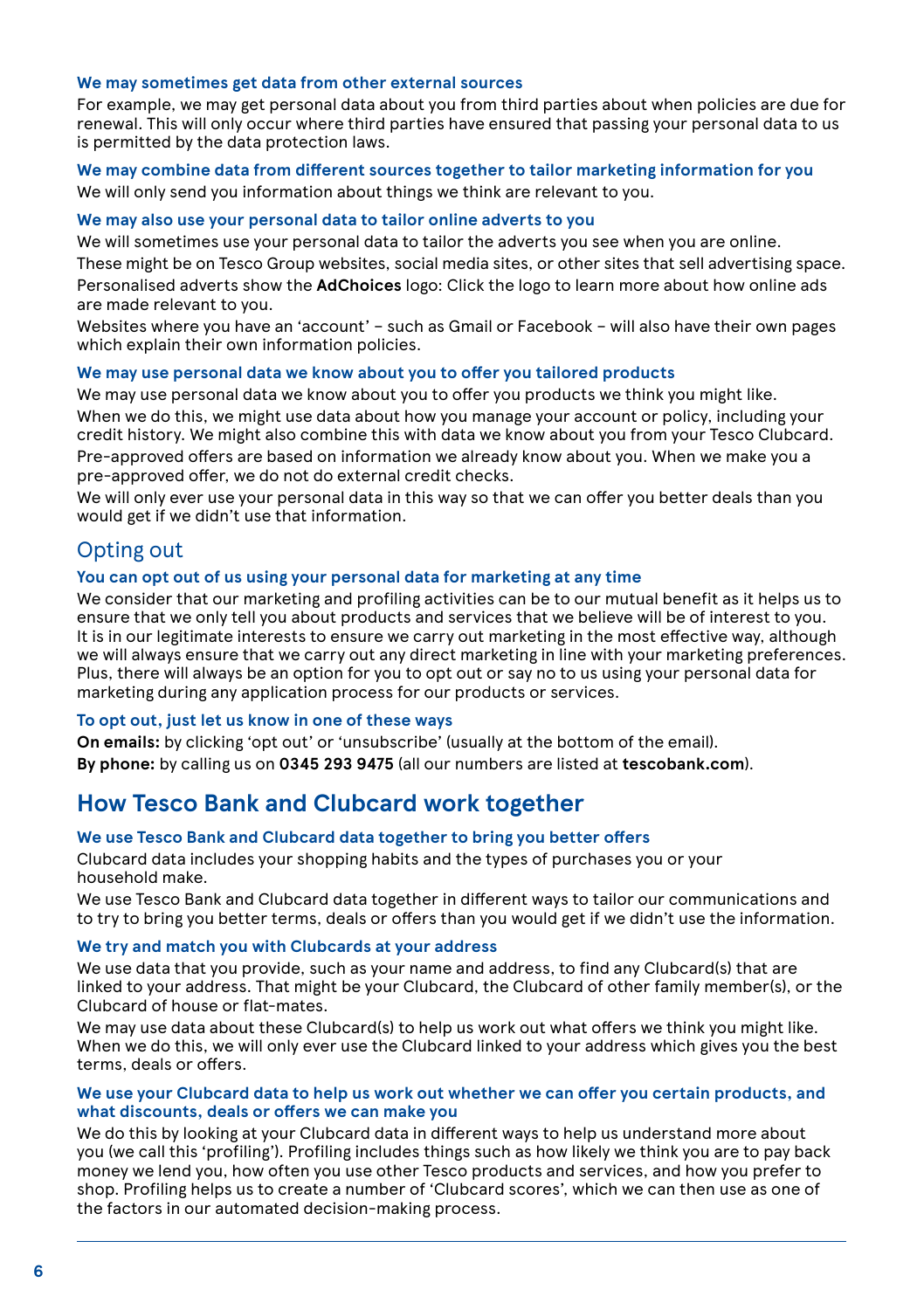Because Clubcard profiling allows us to tailor offers specifically for you, this means that different Clubcard customers may get different offers. However, Clubcard customers will always receive better offers than non Clubcard customers.

#### **We may calculate a new 'Clubcard score' for you when your policy changes**

We may calculate a new 'Clubcard score' when we give you a quote, or offer you a renewal. We do this so we can make you, as a Clubcard customer, better and/or more tailored offers.

#### **How to get more details about how we monitor our automated decision-making**

You have rights relating to automated decision-making.

Information can be found at **www.tescobank.com/help/contact-us**

#### **Ongoing use of your Clubcard data**

If you take a product or service from us, we will continue to use your Clubcard data to help us maintain our relationship with you.

### **Who do Tesco Bank share your personal data with?**

#### **Why we share your personal data**

In order to provide our products and services to you, it is necessary for us to share information with third parties. For some third parties we need to share your personal data because they provide a service which we do not provide (such as the Insurers or the Add-on Providers). For other third parties, we are required to share your personal data to detect and prevent fraud and other forms of financial crime, to ensure that we are lending responsibly or to ensure that we are meeting our regulatory requirements.

#### **Tesco Bank will only share your personal data**

- where we have your permission
- where the law says we must
- where sharing the personal data meets the requirements of the data protection laws

Whenever we share data, we only share the amount necessary to achieve the objective of the sharing.

#### **Tesco Bank will only share your personal data with these people:**

- $\cdot$  with anyone you nominate to act on your behalf
- with regulatory bodies and authorities
- with other companies, (if we are, or are considering, transferring the rights and obligations we have with you)
- with another insurer, if we have invited you to renew your insurance with them
- with Tesco Group and Tesco stores, in connection with your Clubcard (for example, to allocate discounts, or where you have agreed to receive marketing)
- with other Tesco Group companies. **www.tescoplc.com/about-us/**
- with our market research agency to contact you with relevant surveys
- with other financial institutions to detect and prevent fraud and other forms of financial crime and to comply with our regulatory obligations

### **How does Tesco Bank handle sensitive personal data?**

#### **When we need to use sensitive personal data**

Sometimes we will need to ask you for sensitive personal data. For example, when dealing with an insurance policy, you might need to tell us about a medical condition. If required, to comply with data protection laws, we will ask for your explicit consent to use this data (data protection laws call this 'special category data' or 'sensitive personal data').

#### **How we handle data about special circumstances**

We handle data about any special circumstances as carefully and confidentially as any other data we hold about you. This includes data about things you tell us so that we are able to provide you with additional assistance (e.g. if you are hard of hearing) and also information that laws or regulations say we must record (for example, if any underlying medical condition has led to you appointing a Power of Attorney).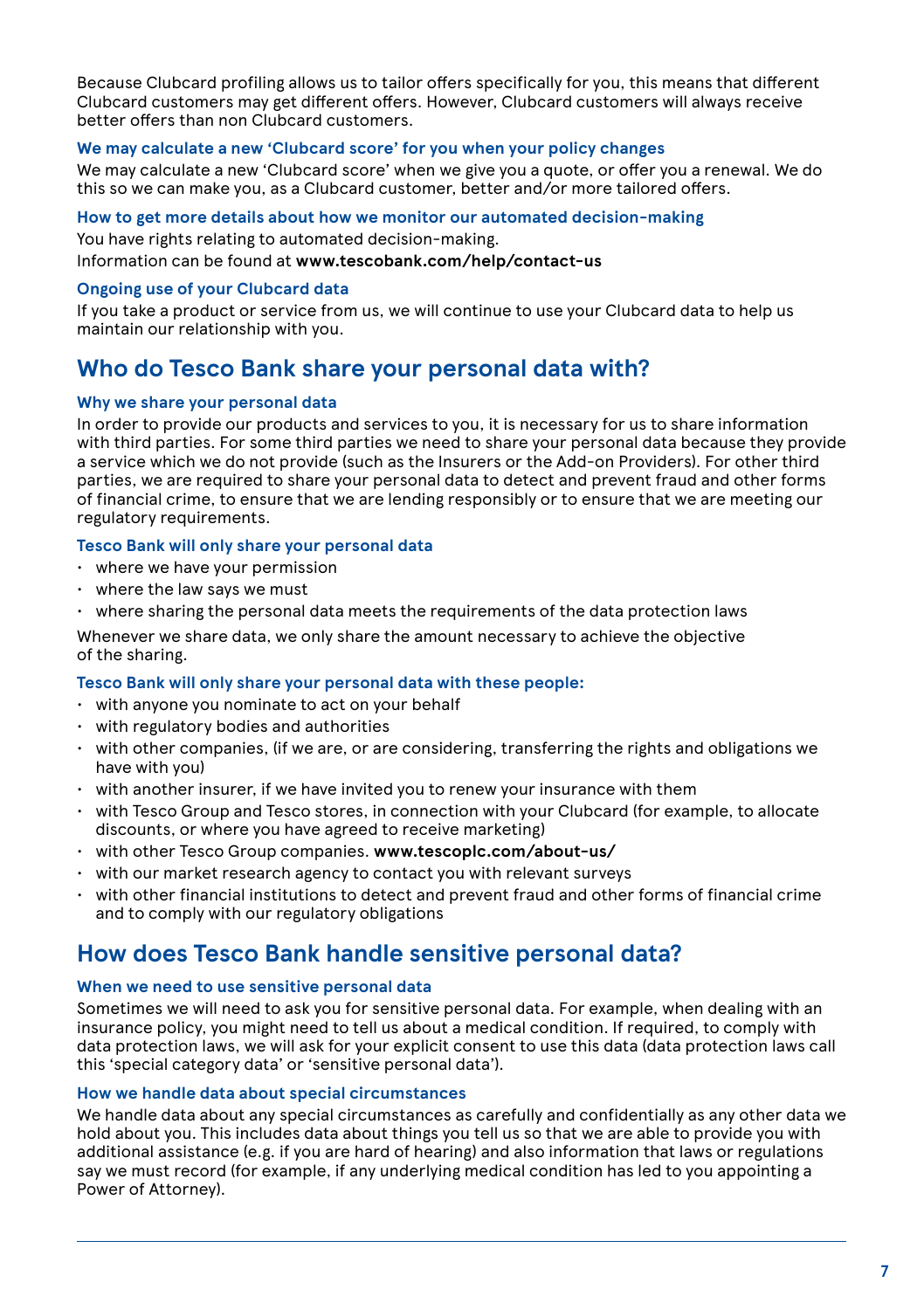### **How does Tesco Bank use your personal data to contact you?**

#### **We will contact you in a variety of different ways**

We may contact you by phone/post/email and SMS. If you have given us an email address or mobile number, we might also use these to contact you with servicing messages about your policy and for ongoing policy management.

#### **We keep confidential data to a minimum via email and text**

This is because emails and texts are less secure (you should never send us any confidential data via email or text).

### **Sending your personal data to other countries**

#### **We will only send your personal data outside the EEA if we know it will be well protected**

Sometimes we might send your personal data to another country if, for example, our service provider has a data centre overseas.

All countries within the EEA have broadly the same data protection laws. Before sending your personal data outside the EEA, we check that the recipient will be able to keep your personal data secure and that:

- the EU Commission confirms that the recipient is established in a country which offers essentially equivalent protection to that provided within the EEA; or
- it is to a private US company that has self-certified with the Privacy Shield

If neither of these apply, then we ask the recipient to sign the EU Commission's 'model contract'. This means they must meet EU standards of data protection.

When your personal data is in another country, it may be accessed by law enforcement agencies in those countries. They do this to detect and prevent crime, or because the law says they must. For more information about sending your personal data overseas, you can write to: The Data Protection Officer, Tesco Bank, PO BOX 27009, Glasgow, G2 9EZ.

### **How long does Tesco Bank keep your personal data for?**

#### **We keep your personal data for a reasonable period only**

How long we keep your personal data will depend on:

- what type of product or service we are providing for you
- how long laws or regulations say we must
- what we need for fraud and other financial crime prevention
- what we need to lend responsibly
- other legitimate business reasons (for example because we need to respond to a complaint or legal claim)

#### **How long do we keep data when you no longer use our services?**

We keep your personal data once your insurance policies have lapsed for 7 years.

In some cases, your insurer may be required to store personal data relating to claims for longer. During this period, this data will only be accessed and shared with us in exceptional circumstances.

#### **When you have applied but not taken out a product**

We keep insurance quote data for up to 15 months. We do this to help us understand more about you, to help develop our products and services, and to protect you and us against fraud and other forms of financial crime. We may also use this information if you apply for a product again in the future.

#### **For marketing purposes**

We keep your personal data for 3 years after your last activity with us.

#### **Will you ever keep my data for longer than these periods?**

In some cases, we may retain your personal data for longer than the periods stated above where it is needed for an ongoing investigation, legal proceedings, insurance claims, an outstanding audit or for our legitimate business purposes. We will only retain the personal data that is necessary for these purposes and will aim to delete or anonymise data that is unnecessary for these purposes within the periods stated above wherever possible.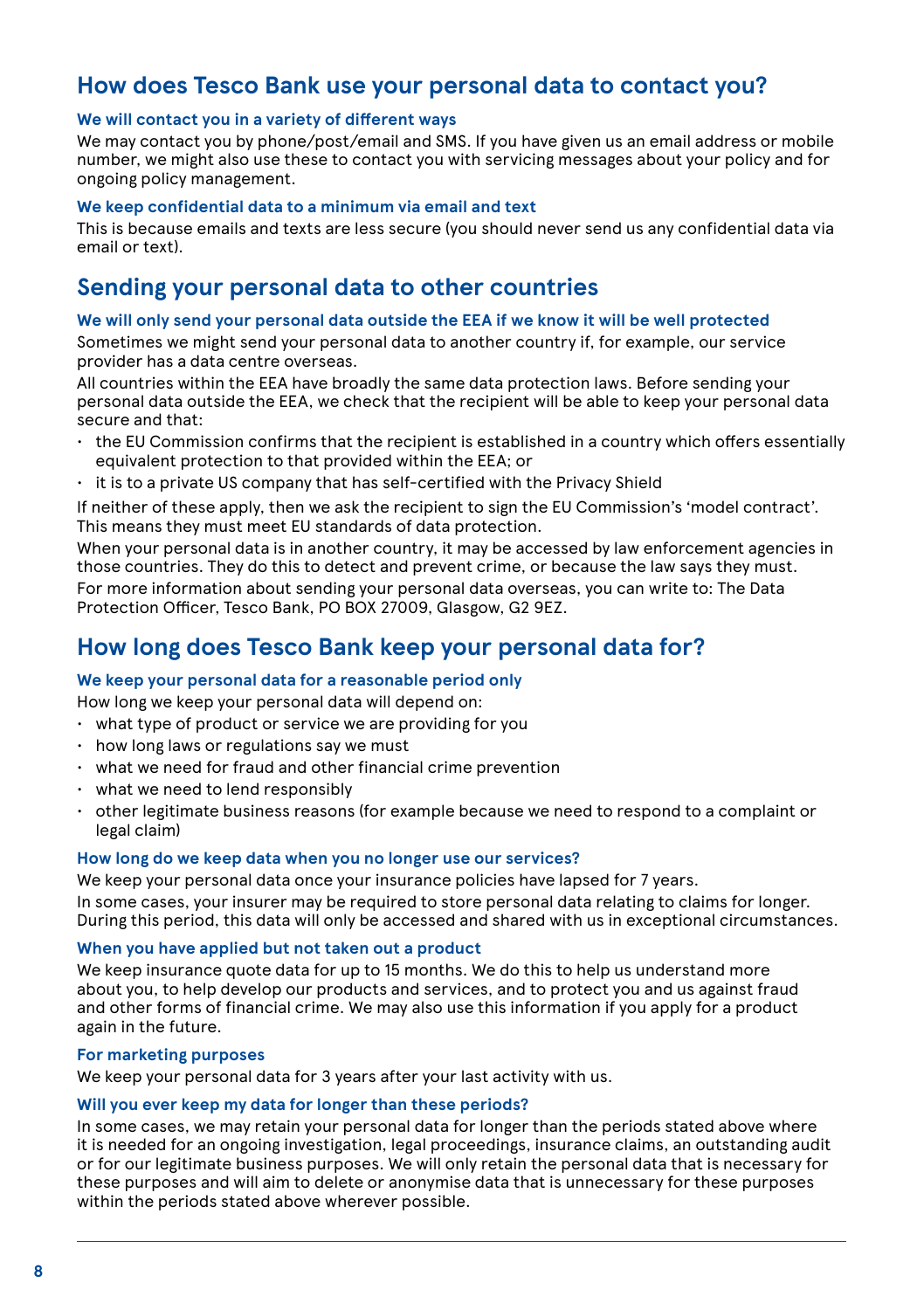## **What happens if Tesco Bank changes how we use your personal data?**

**We will contact you if there are any important changes to how we use your personal data** If we think it's a change you would not expect, we will let you know.

#### **Some changes might need your consent, or need you to opt out**

If this is the case, we will always wait until you have let us know your decision before making any changes to the way that we use your personal data.

# **Your rights**

**You have the right to know what data we hold about you** 

This is called your 'subject access rights'.

#### **The law says that you are entitled to see what data we hold about you**

If you ask us for this, we will give you access or send you a copy of all the personal data we hold about you (there are a few exceptions to this, such as access to personal data about third parties).

#### **If you want a copy of your personal data, please use the 'subject access' form**

You can find the form on our Privacy Notice page at:

#### **www.tescobank.com/help/privacy-and-cookies**

We will respond to your request within one month.

We may get in touch sooner if we need extra information to help us find your personal data, or to verify your identity.

#### **You have the right to have the personal data you have provided to us supplied to you in an easily transferable digital format**

This is known as the 'right to data portability'.

This means you can ask us to send your personal data in this format to you, or to another organisation (for example, another bank or insurer).

#### **You have the right to change or amend your personal data**

If you think any of the personal data we hold about you is incorrect or incomplete, let us know and we will change it.

#### **You have rights in respect of automated decision making (including profiling)**

An automated decision is one that is made by our systems rather than by a person and we use these to perform automatic checks. This helps us make lending decisions, work out what products and services we can offer you, how much to charge for some products and services and helps to prevent fraud. Automated decision-making helps us to decide things like how likely it is that someone will pay back the money they owe us. It takes into account factors such as the amount of debt someone has, and how they have paid off debts in the past etc. The benefit of automated decision making is that we can quickly make key decisions.

You have the right to:

- Express your concerns and object to a decision taken by purely automated means
- $\cdot$  To request that a person reviews that decision

#### **You have the right to stop us using, restrict us using, or request that we erase the personal data we hold about you**

If you want us to stop using, or restrict our use of, your personal data, or you want us to erase it entirely, please let us know. There are times when we may not be able to do this – for example, if the information is related to an existing or recently expired contract between you and us, or if the law says we need to keep your personal data for a certain amount of time.

#### **You have the right to withdraw your consent at any time**

Sometimes we need your consent to process your personal data. If you have given consent, you can change your mind and withdraw it. To do this, get in touch by using the relevant contact details from our website.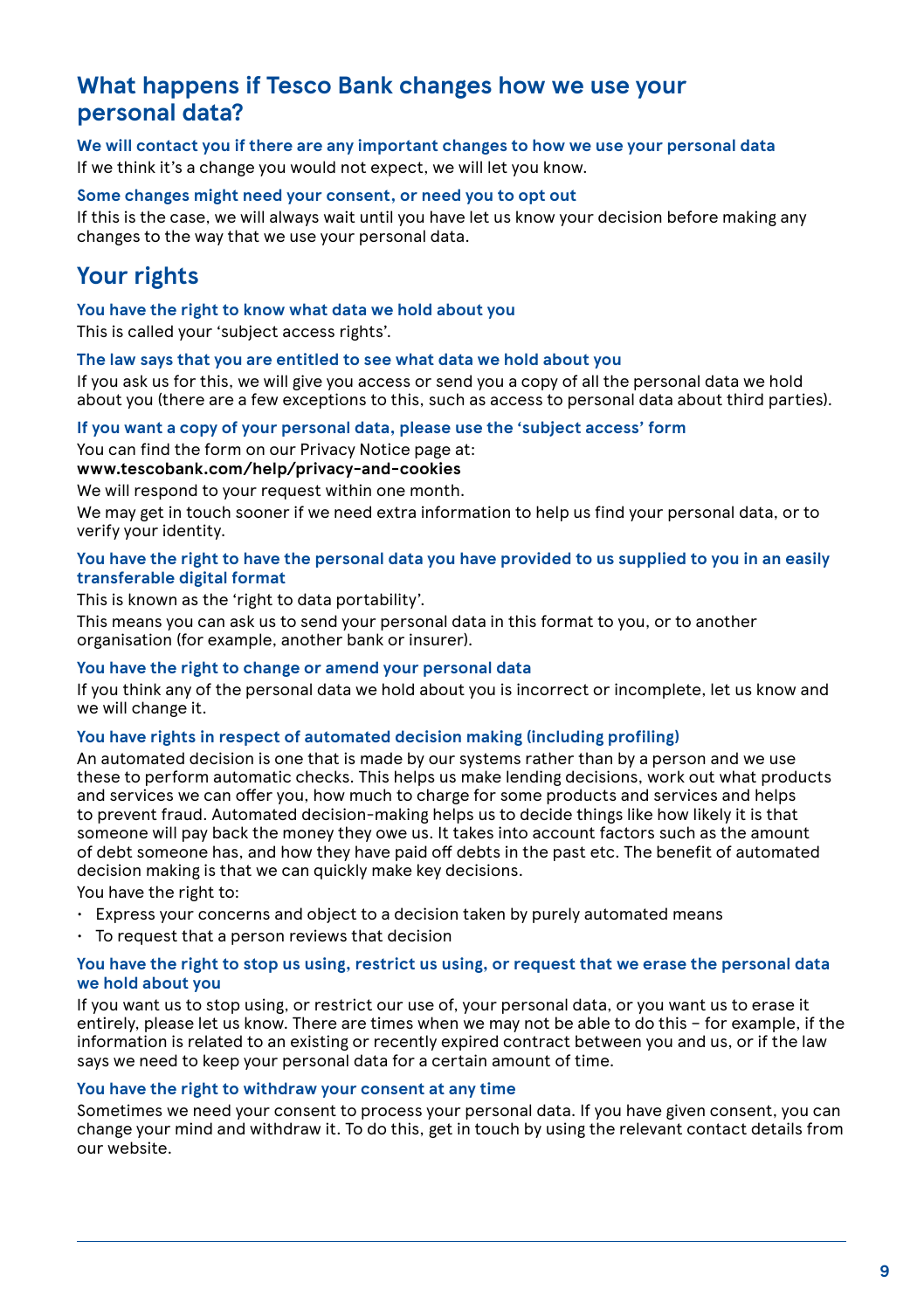However, we do not always need your consent to use your personal data. There is some information this doesn't apply to. For instance;

- the information we need in order to provide your product or service
- the information that it's necessary we have in order to run our business or to provide the products or services in a more effective way (known as the "legitimate interests" condition), or
- the information the law says we must collect and use

#### **Contact us for more information about how we handle your personal data**

If you have concerns about how we handle your personal data, or just want more details, please call us (see contact us section on our website) or write to the address below. We will try and sort things out as quickly as we can. **Our address is:** The Data Protection Officer, Tesco Bank, PO BOX 27009, Glasgow, G2 9EZ.

#### **For more data about your rights, visit the Information Commissioner's Office website**

The Information Commissioner's Office is the UK's independent authority set up to uphold information rights, and promote data privacy for individuals. Their website is **www.ico.org.uk** If you have a complaint or concern about how we have handled your personal data and we have not been able to sort it out to your satisfaction, you have the right to lodge a complaint with the ICO.

## **Aioi Nissay Dowa Insurance UK Limited Privacy Notice**

Your privacy is very important to us. We promise to respect and protect your personal information and try to make sure that your details are accurate and kept up to date. This Privacy Notice sets out details of the information that we may collect about you and how we may use that information. Please take your time to read this Privacy Notice carefully. When using our websites, this Privacy Notice should be read alongside the website terms and conditions.

### **1. About Aioi Nissay Dowa Insurance UK Limited**

In this Privacy Notice references to "we" or "us" refer to Aioi Nissay Dowa Insurance UK Limited. We are part of the MS&AD Insurance Group of companies. You can find out more about the group at **www.ms-ad-hd.com/en**. We will share data within the group, but this is limited to Group Companies within the European Economic Area (EEA), except in exceptional circumstances where we may need to discuss a policy or claim with our parent companies.

In order to provide our services, we will collect and use data about individuals. This means that we are a 'data controller' and we are responsible for complying with data protection laws. We have appointed a data protection officer to oversee our handling of personal information.

**If you would like more information about how we collect, store or use your personal information, please see section 10 "Contact us".**

### **2. What do we mean by personal information?**

"Personal Information" means information that relates to you as an individual, whether linked to your name or any other way which you could be identified, such as your driving licence number or your insurance policy number.

Certain types of personal information are considered to be **"special categories of information"** due to their more sensitive nature. Sometimes we will ask for or obtain **special categories of information** because it is relevant to your insurance policy or claim. For example, to assess risk appropriately, we will ask our customers about previous motoring convictions. This Privacy Notice highlights where we are likely to obtain **special categories of information**, and the grounds on which we process this data. We will only process **special categories of information** where they are relevant and will never process certain types e.g. details of your sex life.

**Special categories of information:** Information about your health, criminal convictions, genetic or biometric data, sex life, sexual orientation, racial or ethnic origin, political opinions, religious or philosophical beliefs, or trade union membership.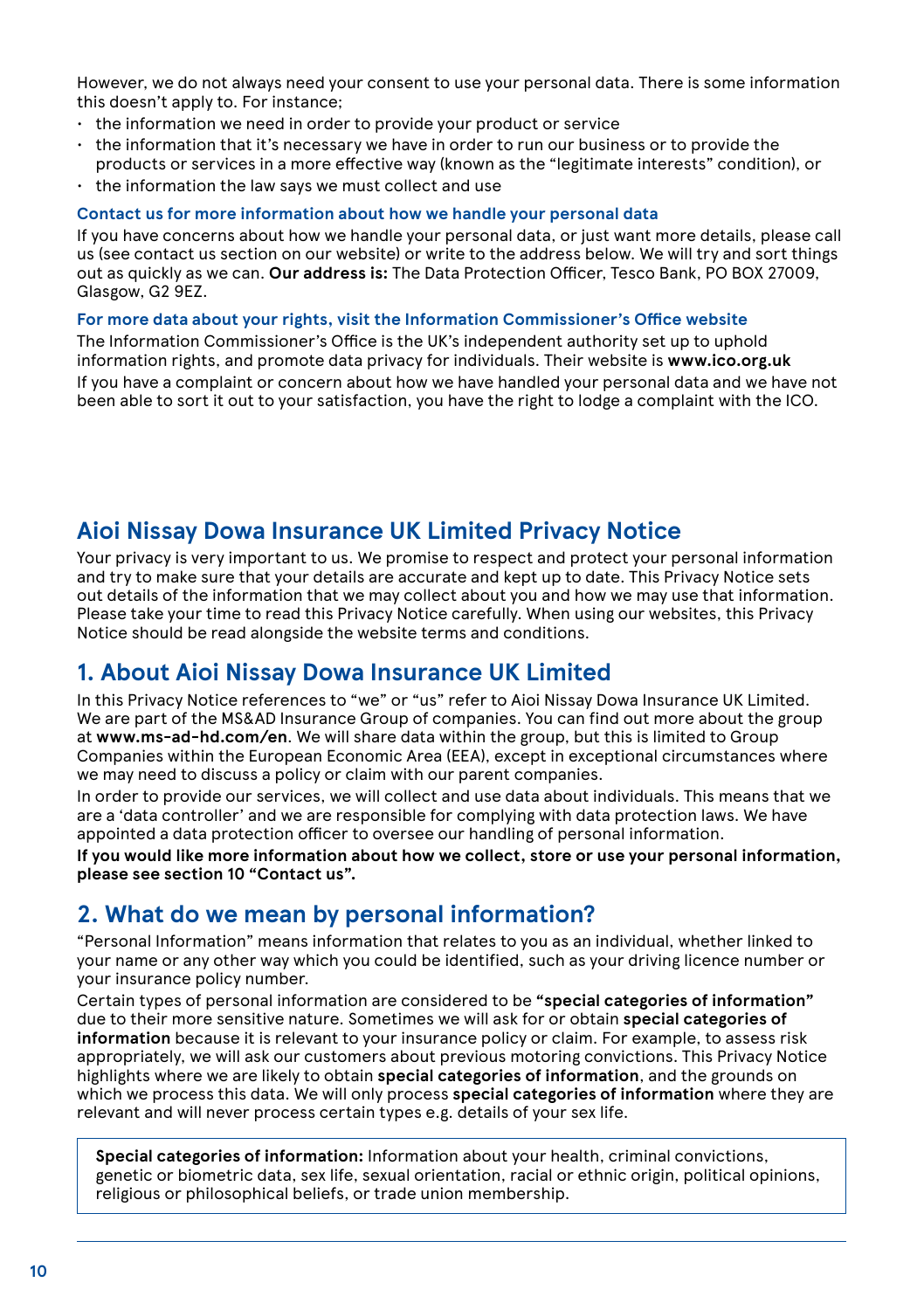# **3. Our processing of your personal information**

The personal information that we collect will depend on our relationship with you. For example, we will collect more detailed information about you if you have become a customer than if you simply ask for a quote. We have included a number of sections on the following pages – simply read those which most apply to your relationship with us.

**If you provide personal information to us about other people you must provide them with a copy of this Privacy Notice, and obtain relevant consent from them where we have indicated in this Privacy Notice that we need it.**

### **3.1. If you have (or someone on your behalf has) taken out a quote through us**

*(This section shows what personal information we collect about you and use if you are either: a prospective customer and have submitted your personal information so that we can provide you with an insurance quote; or are somebody named on a quotation).*

#### **What personal information will we collect and where will we collect it from?**

We collect the following information provided by you (or anyone applying for a policy on your behalf) by phone or web:

- **Individual details:** Your name, address, contact details (e.g. email / telephone), gender, marital status, date of birth, nationality
- **Employment Information:** Your job title and the nature of the industry you work in
- **Identification details:** Your driving licence number
- **Previous and current claims:** Any previous insurance policies you have held and claims made against those policies
- **Other Risk Details:** Details about the car to be insured, along with the following **special categories of information** relating to each driver:
	- **Health Data:** Physical or mental health factors relevant to the insurance application, e.g. DVLA Notifiable conditions
	- **Criminal convictions** which are unspent under the Rehabilitation of Offenders Act. This includes both motoring and non-motoring offences / alleged offences which you have committed, or any court sentences which you are subject to
- **Marketing Preferences:** where relevant, including whether you have requested not to receive marketing information
- **Website Usage, including Cookies and use of our Live Chat Facility:** See section 3.6 for details.
- **Other information:** that we capture during recordings of our telephone calls, or if you make a complaint. This may include **special categories of information** you volunteer when communicating with us (we will not further process these without your explicit consent)

Before we provide services, goods or financing to you, we undertake checks for the purposes of preventing fraud and money laundering, and to verify your identity. These checks require us to process personal data about you. We use external sources to supplement and verify information the information above, and also to provide the following new information:

- **Credit and Anti-Fraud Data:** Credit history, credit score, sanctions and criminal offences, bankruptcy orders, individual voluntary arrangements (IVAs) or county court judgements, and information received from various anti-fraud databases. Some of this information (e.g. criminal offences) may include **special categories of information** relating to you
- **Demographic data:** Lifestyle indicators such as income, education, and size of your household
- **Open Source Data:** unstructured data which is in the public domain
- **Clubcard Data:** See the Tesco Bank privacy notice for information about how your Clubcard data is used

The external sources that provide us with information about you include:

- The policy applicant (where you are an individual named under a quote) or anyone authorised to act on your or their behalf
- Other MS&AD Insurance Group companies
- Other third parties involved in the insurance application process (such as the price comparison website used, Tesco Bank, or other insurers)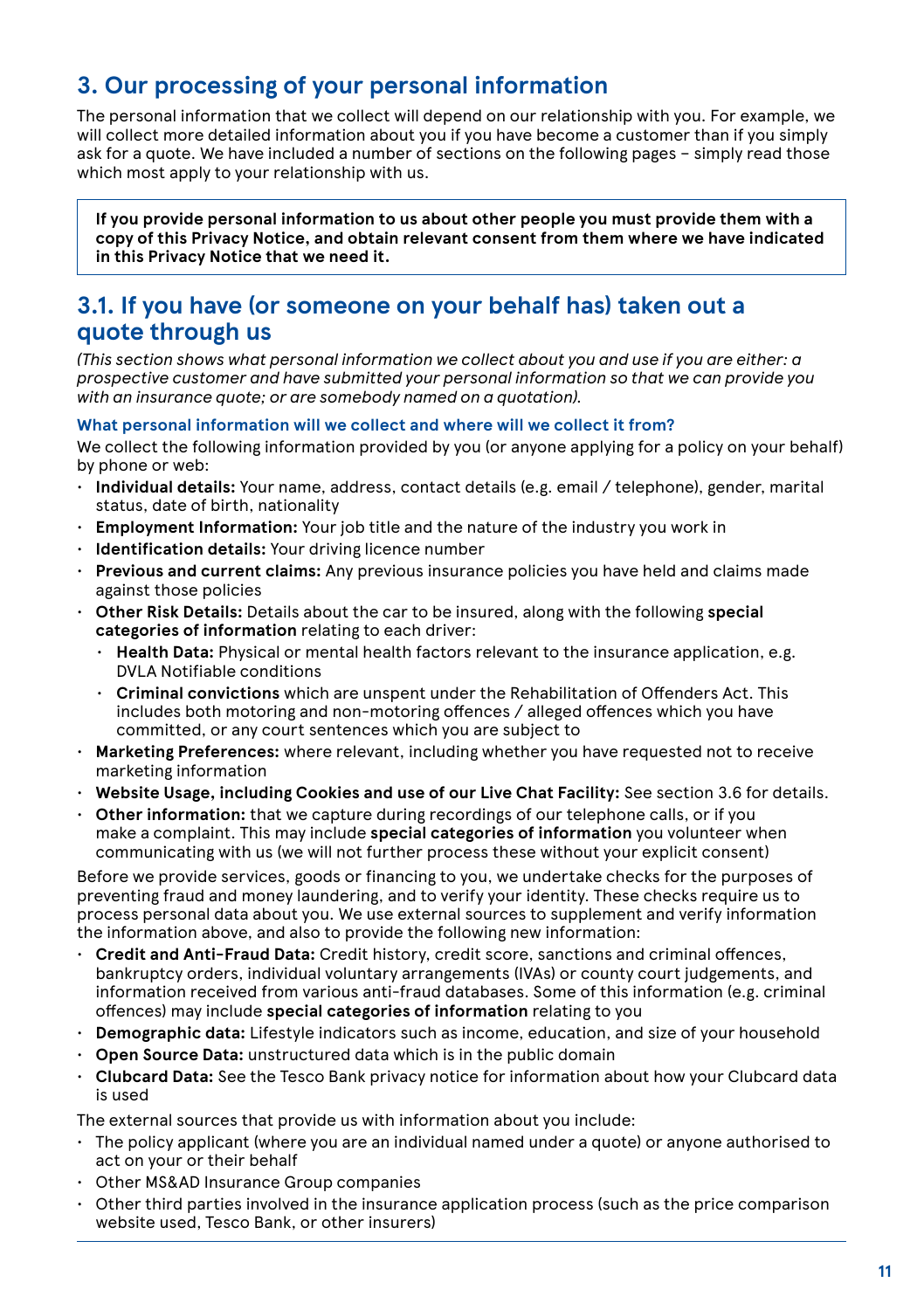- Credit reference agencies
- Providers of demographic data and vehicle data
- Financial crime detection agencies and insurance industry financial crime databases (such as for fraud prevention and checking against international sanctions) including the Claims and Underwriting Exchange (known as "CUE") and CIFAS
- Insurance industry bodies and databases (including the Motor Insurance Database, the "MID")
- Government agencies and bodies such as the DVLA or regulators (e.g. Financial Conduct Authority)
- Publicly available sources (e.g. the electoral roll, court judgments, insolvency registers, internet search engines, news articles)

#### **What will we use your personal information for?**

We may process your personal information for a number of different purposes. We must have a legal ground for each purpose, and we will rely on the following grounds:

- We need your personal information because it is necessary *to enter into or perform a contract* (e.g. you request a quote with a view to entering into an insurance contract)
- We have a *genuine business need* to use your personal information (e.g. to keep a record of the decisions we make when different types of applications are made, keep business records, carry out strategic business analysis, review our business planning and/or develop and improve our products and services). When using your personal information in this way, we will always consider your rights and interests
- We have a *legal or regulatory obligation* to use your personal information (e.g. to meet record-keeping requirements of our regulators)

For **special categories of information**, we must have an additional "legal ground" for processing. We will rely on the following:

- It is in the substantial public interest and it is necessary: i) *for an insurance purpose* (e.g. assessing your insurance application and managing claims); or ii) to prevent and detect an unlawful act (e.g. fraud)
- To *establish, exercise or defend legal rights* (e.g. legal proceedings are being brought against us or we want to bring a legal claim ourselves)

See the table below. Where we've used the symbol **@** this refers to the proposed policy applicant. **D** refers to any named driver on the quote:

| <b>Type of Processing</b>                                                                                                                                      | <b>Grounds for using personal</b><br>information                                                                                                          | <b>Grounds for special categories</b>                                                                                                                                                                                |
|----------------------------------------------------------------------------------------------------------------------------------------------------------------|-----------------------------------------------------------------------------------------------------------------------------------------------------------|----------------------------------------------------------------------------------------------------------------------------------------------------------------------------------------------------------------------|
| To assess your insurance<br>application and provide a quote<br>(or a quote in which<br>you are named)                                                          | <b>PD</b> To enter into or perform a contract<br><b>D</b> We have a genuine business need<br>(to assess the insurance application<br>and provide a quote) | · It is necessary for an insurance<br>purpose                                                                                                                                                                        |
| To verify your identity, carry out<br>fraud, credit and anti-money<br>laundering checks (or a quote<br>in which you are named)                                 | <b>PH</b> To enter into or perform a contract<br>We have a genuine business need<br><b>ND</b><br>(to carry out appropriate fraud /<br>credit checks)      | • It is necessary for an insurance purpose<br>It is in the substantial public interest to<br>prevent or detect unlawful acts (where<br>we suspect fraud)<br>$\cdot$ To establish, exercise or defend<br>legal rights |
| To communicate with you and<br>resolve any complaints that you<br>might have                                                                                   | $\cdot$ To enter into or perform a contract<br>· We have a genuine business need<br>(to send you communications, record<br>and handle complaints)         | · It is necessary for an insurance purpose<br>$\cdot$ To establish, exercise or defend<br>legal rights                                                                                                               |
| To comply with our legal or<br>regulatory obligations                                                                                                          | $\cdot$ We have a legal or regulatory<br>obligation                                                                                                       | · It is necessary for an insurance purpose<br>· To establish, exercise or defend<br>legal rights                                                                                                                     |
| To ensure that we consider<br>any customers who may be in<br>a vulnerable circumstance                                                                         | $\cdot$ We have a genuine business need<br>(to ensure a consistent service to<br>all of our customers and that all<br>customers are treated equally)      | . It is necessary for an insurance purpose                                                                                                                                                                           |
| To provide improved quality,<br>training and security (e.g. through<br>recorded or monitored phone<br>calls to / from us, or customer<br>satisfaction surveys) | $\cdot$ We have a genuine business need<br>(to develop and improve our products<br>and services)                                                          | • We will not process your special<br>categories of information for this<br>purpose                                                                                                                                  |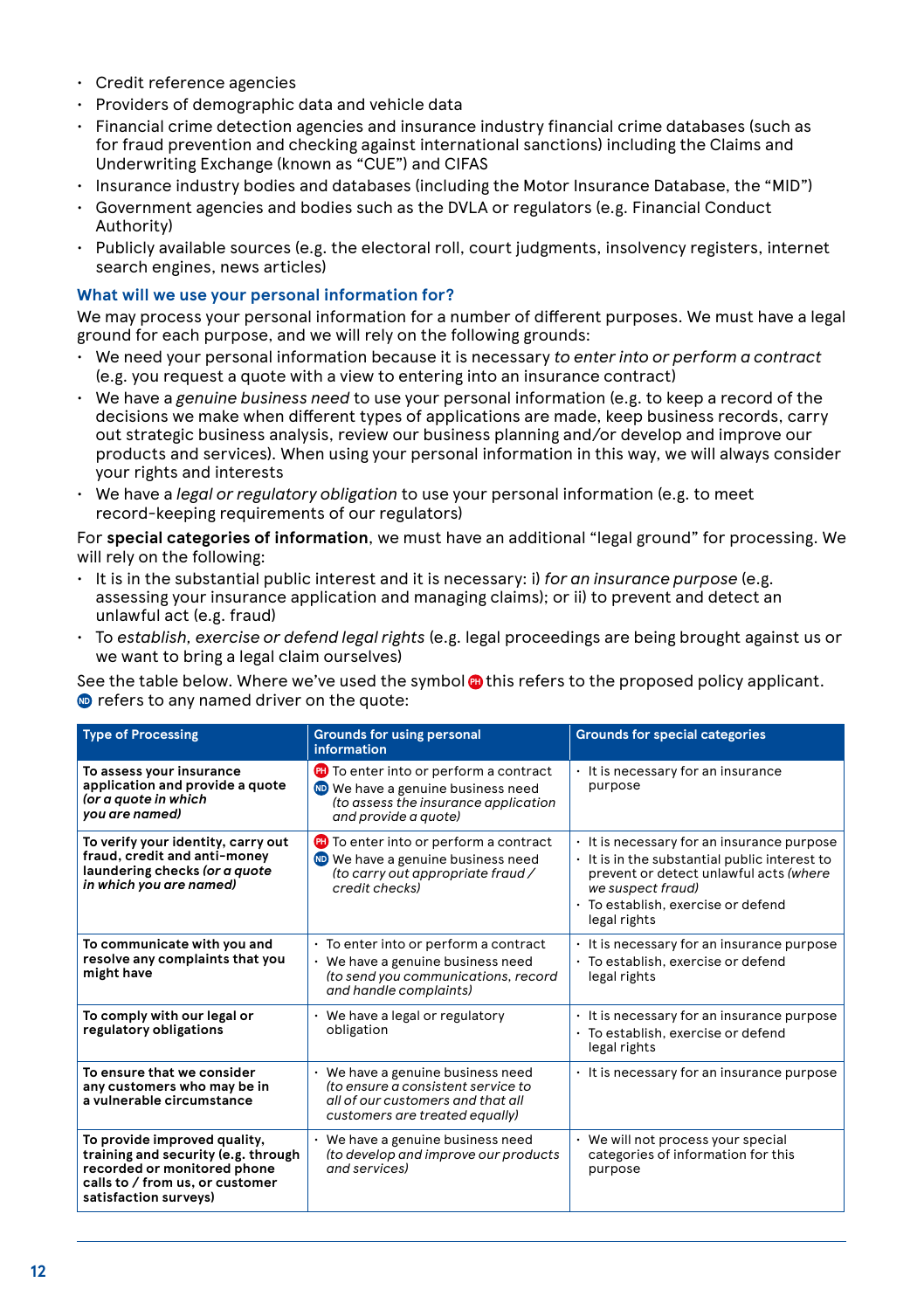| <b>Type of Processing</b>                                                                                                                                                                                             | <b>Grounds for using personal</b><br>information                                                                                                     | <b>Grounds for special categories</b>                                               |
|-----------------------------------------------------------------------------------------------------------------------------------------------------------------------------------------------------------------------|------------------------------------------------------------------------------------------------------------------------------------------------------|-------------------------------------------------------------------------------------|
| Managing our business operations<br>(e.g. keeping accounting records,<br>analysing financial results,<br>meeting audit requirements,<br>receiving professional advice,<br>and holding our own insurance)              | We have a genuine business need<br>(to carry out business operations<br>and activities that are necessary for<br>the everyday running of a business) | • We will not process your special<br>categories of information for this<br>purpose |
| For insurance administration<br>purposes including trend analysis,<br>actuarial work, pricing analysis,<br>analysis of customer experience,<br>planning service delivery, risk<br>assessment and costs and<br>charges | We have a genuine business need<br>(to develop and improve our products<br>and services)                                                             | • We will not process your special<br>categories of information for this<br>purpose |

#### **Who will we share your personal information with?**

On occasion, we will share personal information within the MS&AD Insurance Group or with the following third parties for the purposes laid out in the table above:

- The policy applicant (where you are an individual named in a quote), or anyone authorised to act on your or their behalf
- Credit reference agencies
- Providers of demographic data and vehicle data
- Financial crime detection agencies and insurance industry financial crime databases (such as for fraud prevention and checking against international sanctions) including the Claims and Underwriting Exchange (known as "CUE"), and CIFAS
- Insurance industry bodies and databases (including the Motor Insurance Database, the "MID")
- Government agencies and bodies such as the DVLA, HMRC, Department for Work & Pensions, or regulators (e.g. Financial Conduct Authority)
- Other third parties involved in the insurance application process (such as the price comparison website used, Tesco Bank or other insurers)
- Third party suppliers we appoint to help us carry out our everyday business activities including IT suppliers, subcontractors, and any outsourced service centre providers
- The police and other crime prevention and detection agencies. We and fraud prevention agencies may enable law enforcement agencies to access and use your personal data to detect, investigate and prevent crime
- Selected third parties in connection with any sale, transfer or disposal of our business

**If you would like more information about any of the above uses of your personal information, please see section 10 "Contact us".**

## **3.2. If you hold (or are covered under) an insurance policy through us**

*(This section shows what personal information we collect about you and use if you are a customer, or are covered by an insurance policy through us).*

#### **What personal information will we collect and where will we collect it from?**

**In addition to the information provided to us by you (or on your behalf) in section 3.1**, we will obtain information about you during the lifetime of your policy, and if you claim against your insurance. This information includes:

- **Financial Information:** Bank and payment information
- **Telematics Information:** The telematics Black Box fitted to the insured car collects a wide range of driving data, when the car is moving and when it is stationary, such as:
	- **Date/Time:** This helps us to understand at what time of day the car is driven
	- **Locational Data:** This helps to understand what roads are driven on and the location of the vehicle when it is moving or stationary. It also supports the Theft Tracking service.
	- **Speed, Acceleration, and Braking Data:** This helps us to understand how smooth the driving style is
	- **Accident Detection:** This helps us to operate the Accident Alert service and to understand the circumstances relating to any accident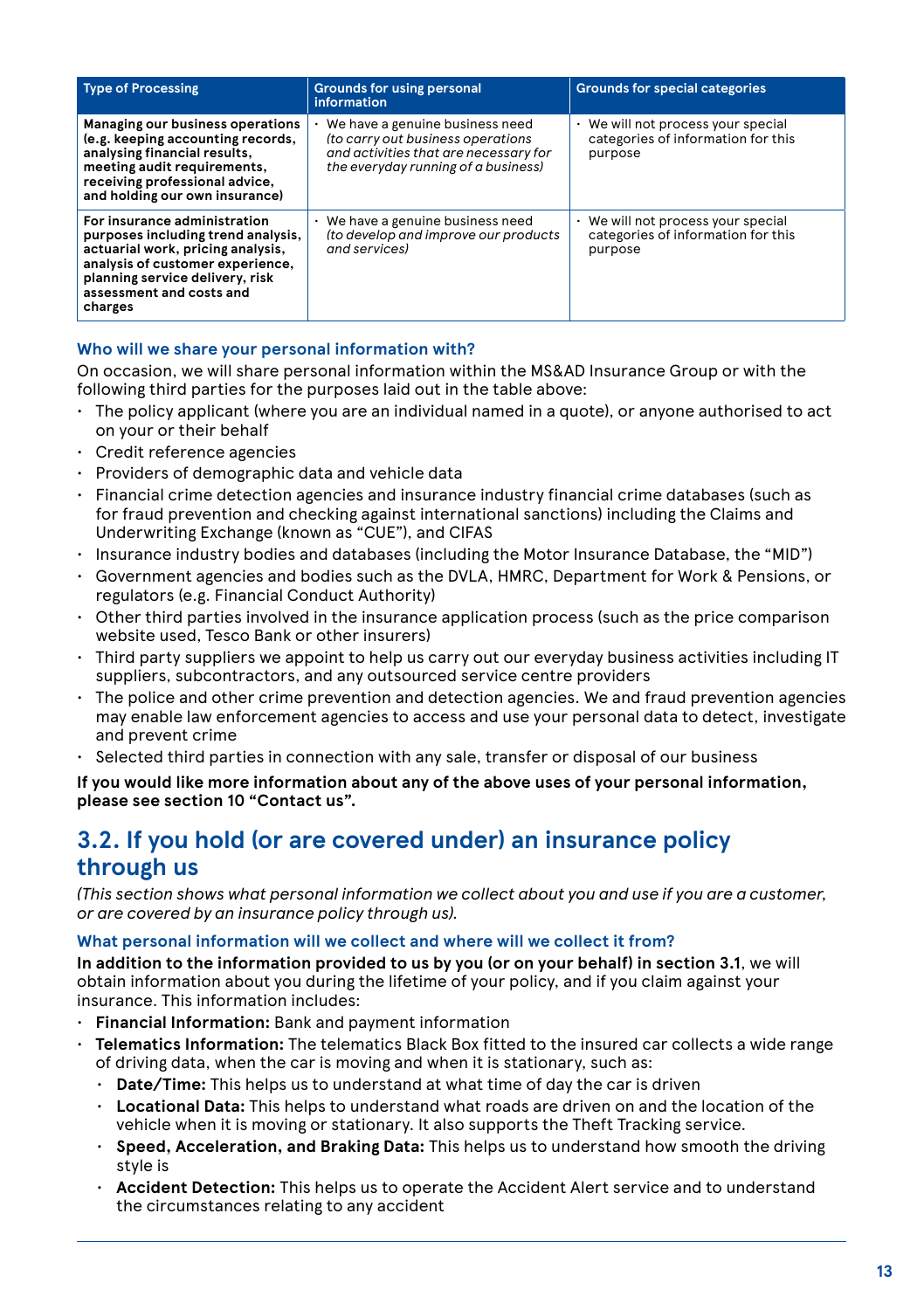*Note: The telematics data obtained will relate to the car, not necessarily just to the policyholder. It is not possible to determine an individual driver at any point in time. If a policy ends, or is cancelled, the Black Box is remotely deactivated and will stop recording data.*

- **Additional Identification Details:** This may include items to verify your identity, residency, marital status, address, driving licence details and details of your car. All of this information will be obtained from you, but can contain **special categories of information** (e.g. a driving licence may show details of any motoring convictions)
- **Claims Information:** In relation to any incident or alleged incident involving the insured car. This includes **special categories of information** you volunteer when communicating with us about your claim (We will only process such information to the extent necessary in connection with your claim or where in connection with legal proceedings. All further processing will only be with your explicit consent)

We use external sources to supplement and verify information the information above, and also to provide the following new information:

- **Credit and Anti-Fraud Data:** Credit history, credit score, sanctions and criminal offences, bankruptcy orders, individual voluntary arrangements (IVAs) or county court judgements, and information received from various anti-fraud databases Some of this information (e.g. criminal offences) may include **special categories of information** relating to you
- **Demographic data:** Lifestyle indicators such as income, education, and size of your household
- **Open Source Data:** unstructured data which is in the public domain, including social media, about you, or the circumstances of any accident
- **Photo or Video Data:** including photos taken of the car at the point that the Black Box is installed; or footage recorded relating to a claim (including accident circumstances and interviews)
- **Claims Assessment Reports:** by engineers, medical experts, claims investigators, and in limited circumstances, private investigators. Some assessment reports may include **special categories of information** relating to you
- **Clubcard Data:** See the Tesco Bank privacy notice for information about how your Clubcard data is used

The external sources that provide us with information about you include:

- The named policyholder (where you are an individual covered or named under an insurance policy)
- Other MS&AD Insurance Group companies
- Other third parties involved in your insurance policy (such as the price comparison website used, Tesco Bank or providers of optional extra insurance)
- Third party suppliers we appoint to help us to carry out:
	- fitting of Black Boxes on our behalf; and
	- our everyday business activities including IT suppliers, actuaries, auditors, lawyers, debt collection agencies, document management providers, outsourced business process management providers, our subcontractors and tax advisors
- $\cdot$  In the event of a claim:
	- other parties involved in a claim, including passengers, witnesses, any third-party claimants, or their insurer
	- third party suppliers we appoint to help us provide a service in relation to a claim (such as external claims handlers, our accident repair network, medical experts, claims investigators and private investigators)
- Credit reference agencies
- Providers of demographic data and vehicle data
- Financial crime detection agencies and insurance industry databases (such as for fraud prevention and checking against international sanctions) including the Claims Underwriting Exchange (known as "CUE") and CIFAS
- Insurance industry bodies and databases (including the Motor Insurance Database, the "MID")
- Government agencies and bodies such as the DVLA, HMRC, Department for Work & Pensions, or regulators (e.g. Financial Conduct Authority)
- Publicly available sources (e.g. the electoral roll, court judgments, insolvency registers, internet search engines, news articles, social media)
- The police, HMRC and other crime prevention and detection agencies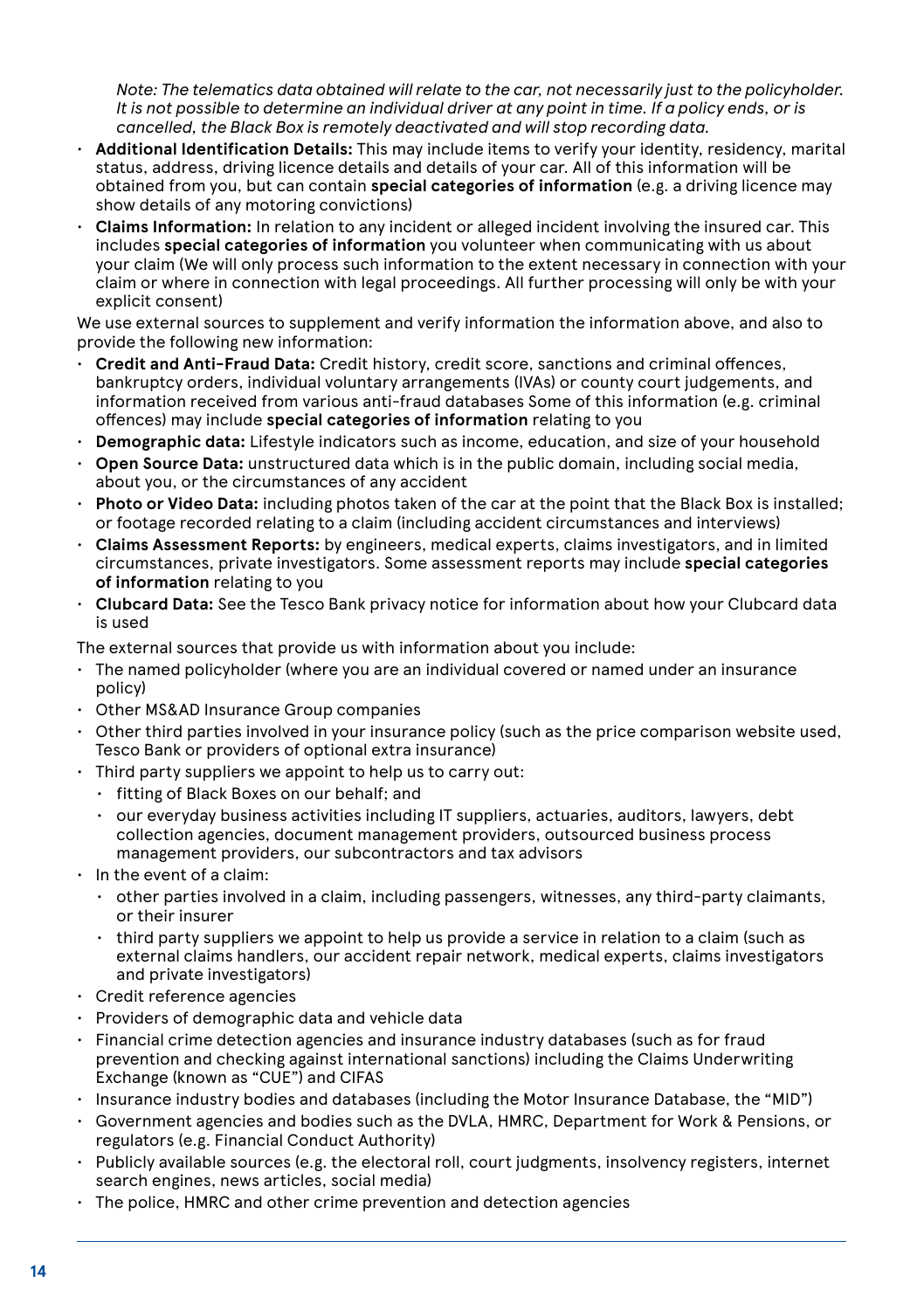#### **What will we use your personal information for?**

We may process your personal information for a number of purposes. For each purpose, we will rely on one or more of the following legal grounds:

- We need your personal information because it is necessary *to enter into or perform a contract* (e.g. the insurance contract)
- We have a *genuine business need* to use your personal information (e.g. to keep a record of the decisions we make when different types of applications are made, keep business records, carry out strategic business analysis, review our business planning and develop and improve our products and services). When using your personal information in this way, we will always consider your rights and interests
- We have a *legal or regulatory obligation* to use your personal information (e.g. to meet record-keeping requirements of our regulators)

For **special categories of information**, we must have an additional "legal ground" for processing. We will rely on the following:

- It is in the substantial public interest and it is necessary: i) *for an insurance purpose* (e.g. assessing your insurance application and managing claims); or ii) to prevent and detect an unlawful act (e.g. fraud)
- To *establish, exercise or defend legal rights* (e.g. legal proceedings are being brought against us or we want to bring a legal claim ourselves)

See the table below. Where we've used the symbol **@** this refers to the proposed policy applicant. **D** refers to any named driver on the quote:

| <b>Type of Processing</b>                                                                                                                                          | <b>Grounds for using personal</b><br>information                                                                                                        | <b>Grounds for special categories</b>                                                                                                                                                                               |
|--------------------------------------------------------------------------------------------------------------------------------------------------------------------|---------------------------------------------------------------------------------------------------------------------------------------------------------|---------------------------------------------------------------------------------------------------------------------------------------------------------------------------------------------------------------------|
| To verify your identity, carry out<br>fraud, credit and anti-money<br>laundering checks                                                                            | <b>PH</b> To enter into or perform a contract<br>We have a genuine business need<br>(to carry out appropriate credit /<br>fraud checks)                 | · It is necessary for an insurance<br>purpose<br>. It is in the substantial public interest<br>to prevent or detect unlawful acts<br>(where we suspect fraud)<br>· To establish, exercise or defend<br>legal rights |
| To set up your insurance policy<br>(or a policy you are covered on)                                                                                                | <b>CD</b> To enter into or perform a contract<br>We have a genuine business need<br>(to set up and validate insurance<br>policies)                      | · It is necessary for an insurance<br>purpose                                                                                                                                                                       |
| To manage and service and<br>answer queries about your<br>insurance policy (or a policy you<br>are covered on)                                                     | <b>CD</b> To enter into or perform a contract<br>We have a genuine business need<br>(to manage and service insurance<br>policies)                       | · It is necessary for an insurance<br>purpose                                                                                                                                                                       |
| To manage any claims you make<br>under your insurance policy (or<br>a policy you are covered on)                                                                   | <b>PH</b> To enter into or perform a contract<br><b>OD</b> We have a genuine business need<br>(to pay claims and manage the<br>claims process)          | · It is necessary for an insurance<br>purpose<br>· To establish, exercise or defend<br>legal rights                                                                                                                 |
| Using telematics data to<br>monitor driving practices                                                                                                              | <b>CD</b> To enter into or perform a contract<br><b>D</b> We have a genuine business need<br>(to monitor the driving style of<br>drivers insured by us) | We will not process your special<br>categories of information for this<br>purpose                                                                                                                                   |
| Using telematics data to provide<br>theft tracking services                                                                                                        | <b>CD</b> To enter into or perform a contract                                                                                                           | • We will not process your special<br>categories of information for this<br>purpose                                                                                                                                 |
| Using telematics data to make<br>decisions around renewals and<br>campaigns                                                                                        | <b>CD</b> To enter into or perform a contract                                                                                                           | • We will not process your special<br>categories of information for this<br>purpose                                                                                                                                 |
| Using telematics data to validate<br>the information you provided us<br>when you purchased your policy<br>and to prevent and identify<br>fraud on an ongoing basis | · To enter into or perform your<br>insurance contract<br>We have a genuine business need<br>(to prevent and detect fraud and<br>other financial crime)  | • We will not process your special<br>categories of information for<br>this purpose                                                                                                                                 |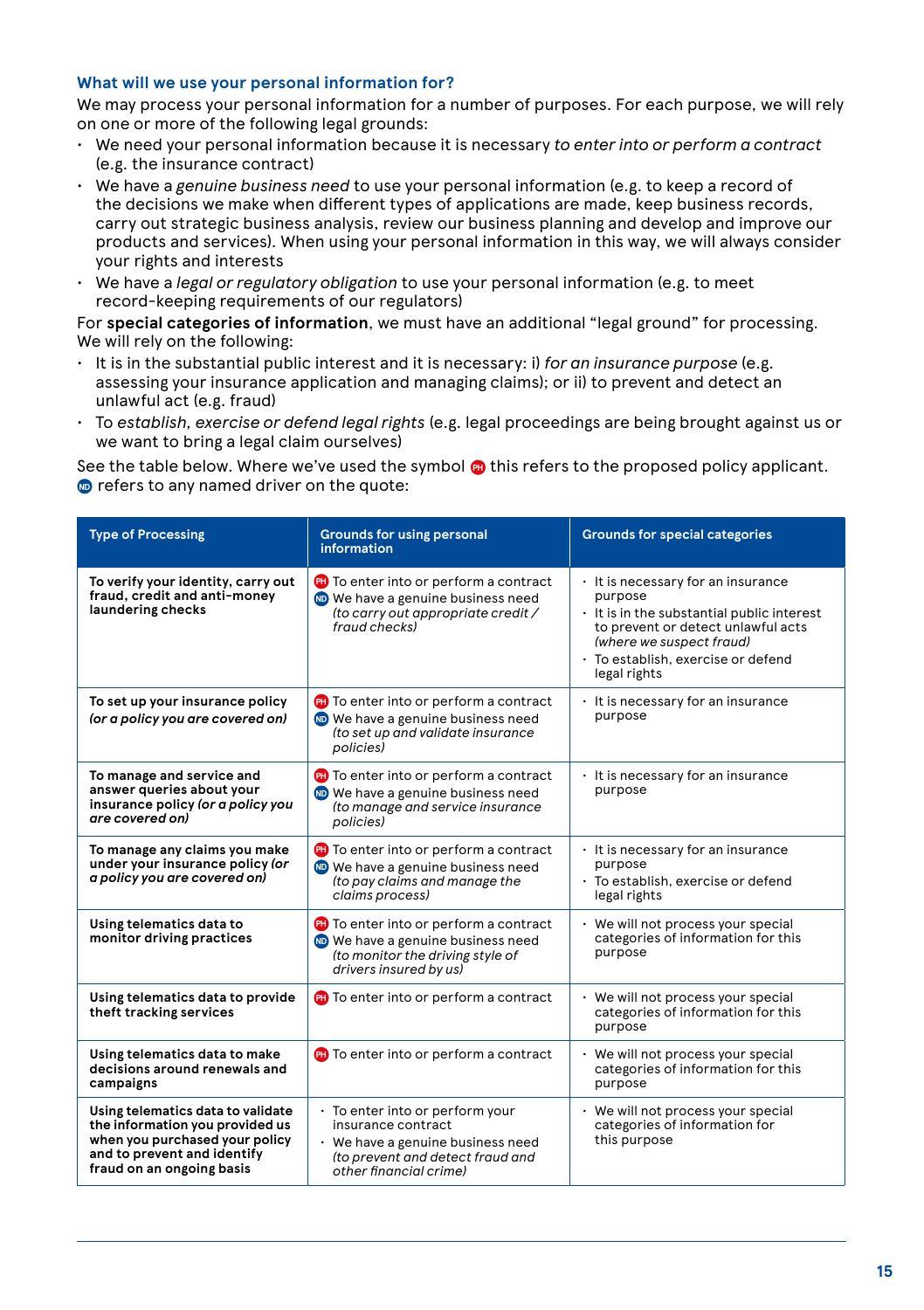| <b>Type of Processing</b>                                                                                                                                                                                             | <b>Grounds for using personal</b><br>information                                                                                                         | <b>Grounds for special categories</b>                                                                                                                            |
|-----------------------------------------------------------------------------------------------------------------------------------------------------------------------------------------------------------------------|----------------------------------------------------------------------------------------------------------------------------------------------------------|------------------------------------------------------------------------------------------------------------------------------------------------------------------|
| Using telematics data to<br>encourage safe driving through<br>incentive schemes e.g. Bonus<br>Miles                                                                                                                   | $\cdot$ We have a genuine business<br>need (to encourage safe driving<br>practices)                                                                      | • We will not process your special<br>categories of information for this<br>purpose                                                                              |
| To prevent and investigate fraud<br>on an ongoing basis                                                                                                                                                               | · To enter into or perform your<br>insurance contract<br>• We have a genuine business need<br>(to prevent and detect fraud and<br>other financial crime) | It is in the substantial public interest<br>to prevent or detect unlawful acts<br>(where we suspect fraud)<br>· To establish, exercise or defend<br>legal rights |
| To assist in renewal pricing                                                                                                                                                                                          | · To enter into or perform a contract                                                                                                                    | · It is necessary for an insurance<br>purpose                                                                                                                    |
| To comply with our legal or<br>regulatory obligations                                                                                                                                                                 | $\cdot$ We have a legal or regulatory<br>obligation                                                                                                      | · It is necessary for an insurance<br>purpose<br>· To establish, exercise or defend legal<br>rights                                                              |
| To ensure that we consider<br>any customers who may be in a<br>vulnerable circumstance                                                                                                                                | · We have a genuine business need<br>(to ensure a consistent service to<br>all of our customers and that all<br>customers are treated equally)           | · It is necessary for an insurance<br>purpose                                                                                                                    |
| To communicate with you and<br>resolve any complaints that you<br>might have                                                                                                                                          | · To enter into or perform a contract<br>$\cdot$ We have a genuine business need<br>(to send you communications,<br>record and handle complaints)        | · It is necessary for an insurance<br>purpose<br>$\cdot$ To establish, exercise or defend<br>legal rights                                                        |
| To provide improved quality,<br>training and security (e.g.<br>through recorded or monitored<br>phone calls to / from us, or<br>customer satisfaction surveys)                                                        | We have a genuine business need<br>(to develop and improve our<br>products and services)                                                                 | • We will not process your special<br>categories of information for this<br>purpose                                                                              |
| For debt collection purposes                                                                                                                                                                                          | · To enter into or perform a contract                                                                                                                    | · We will not process your special<br>categories of information for this<br>purpose                                                                              |
| Managing our business<br>operations (e.g. keeping<br>accounting records, analysing<br>financial results, meeting<br>audit requirements, receiving<br>professional advice, and<br>holding our own insurance)           | · We have a genuine business need<br>(to carry out business operations<br>and activities that are necessary for<br>the everyday running of a business)   | • We will not process your special<br>categories of information for this<br>purpose                                                                              |
| For insurance administration<br>purposes including trend<br>analysis, actuarial work, pricing<br>analysis, analysis of customer<br>experience, planning service<br>delivery, risk assessment and<br>costs and charges | $\cdot$ We have a genuine business need<br>(to develop and improve our<br>products and services)                                                         | • We will not process your special<br>categories of information for this<br>purpose                                                                              |

#### **Who will we share your personal information with?**

On occasion, we will share personal information within the MS&AD Insurance Group or with the following third parties for the purposes laid out in the table above:

- The policyholder (where you are an individual named on an insurance policy), or anyone authorised to act on their behalf
- Providers who may need your information in order to provide a service to you, including our Black Box fitting provider
- Our premium finance provider (for instalment customers)
- Insurers who support our products (e.g. our motor legal protection provider / providers of any optional extras purchased alongside your policy)
- Providers of claims services (such as external claims handlers, our accident repair network, medical experts, claims investigators and private investigators)
- The price comparison site used and Tesco Bank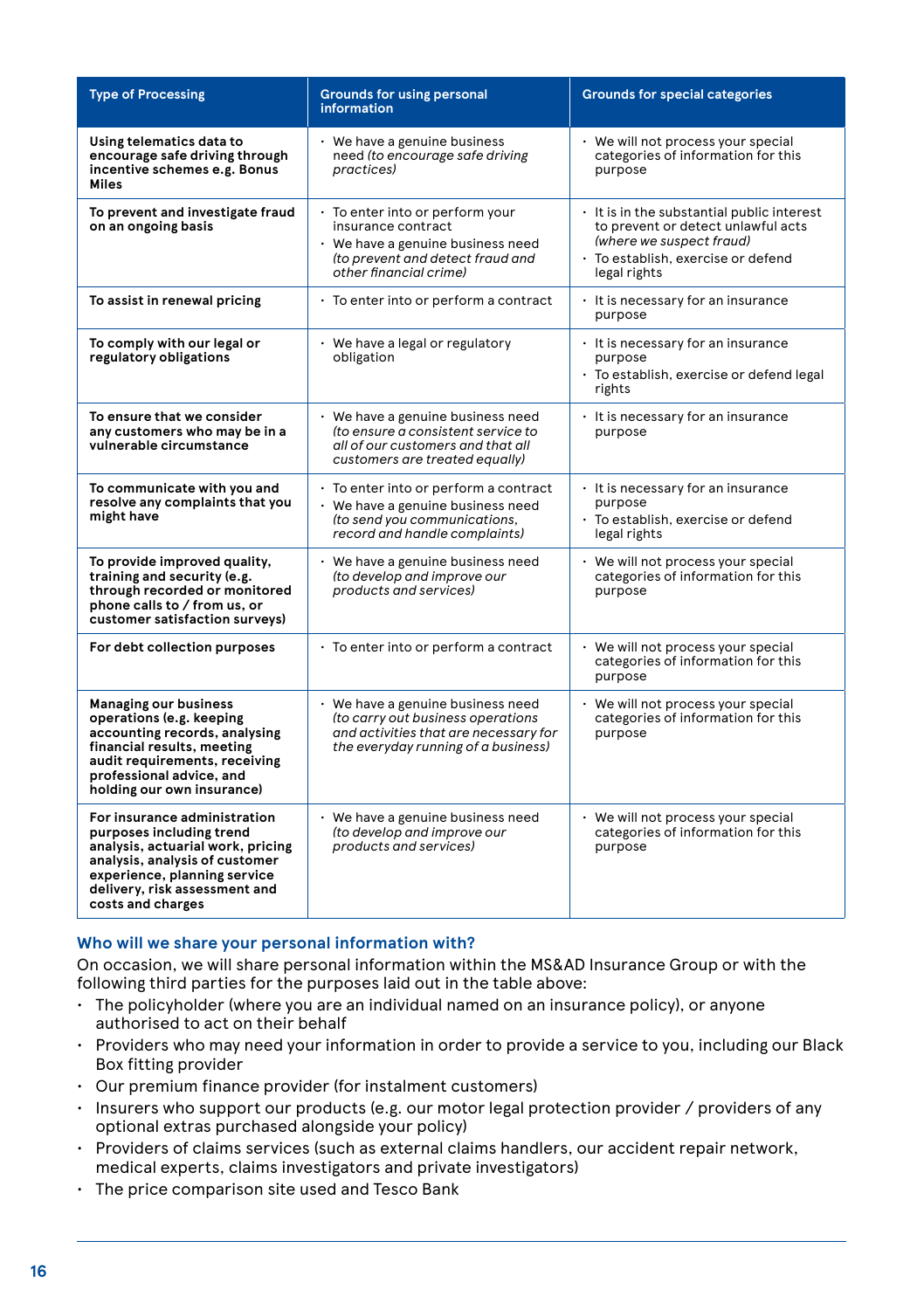- $\cdot$  Third party suppliers we appoint to help us to carry out our everyday business activities including IT suppliers, actuaries, auditors, lawyers, debt collection agencies, document management providers, outsourced business process management providers, our subcontractors and tax advisors
- Credit reference agencies/debt collection agencies
- Providers of demographic data and vehicle data
- Financial crime detection agencies and insurance industry financial crime databases (such as for fraud prevention and checking against international sanctions) including the Claims and Underwriting Exchange (known as "CUE"), and CIFAS
- Insurance industry bodies and databases (including the Motor Insurance Database, the "MID")
- Government agencies and bodies such as the DVLA, HMRC, Department for Work & Pensions, or professional regulators (e.g. the Financial Conduct Authority in the UK)
- The police and other crime prevention and detection agencies. We and fraud prevention agencies may enable law enforcement agencies to access and use your personal data to detect, investigate and prevent crime
- Our reinsurers
- Selected third parties in connection with any sale, transfer or disposal of our business

**Sharing of Telematics Data:** Once we have installed and activated the Black Box in your car, it will record and provide us with data about the driving style of all drivers of the car. It will collect a wide range of driving data such as date, time, location, speed, acceleration and braking. The Black Box also allows us to operate the Accident Alert service and to understand the circumstances relating to an accident. By assessing the data, it allows us to provide customers with advice on safer driving.

We will share driving data only in the circumstances shown below:

- $\cdot$  With third parties where we need to do so to manage the insurance policy or any claims (e.g. with our accident recovery partners if the car needs to be recovered following an accident)
- Between departments within the company and/or Group. For example:
	- to help reduce fraud, by checking if another person is making a false claim against the driver; or the driver is making a false claim against someone else
	- to encourage safer driving; by examining how various groups drive and at what time of day the most incidents happen
	- to assist in calculating tailored renewal premiums for policyholders
	- to research and refine techniques for analysing Black Box data, including looking at road safety issues such as analysis of certain roads to identify the risks they represent
- Analytics suppliers use the data for research (e.g. to improve road safety). Any information that we share is made anonymous and does not contain any information that is classed as personal data under the data protection regulations. This means that none of the data can be linked to the policyholder

We do not provide policyholders (or their representatives) with driving data for use in civil claims or criminal investigations and proceedings.

Sometimes the Police and other regulatory bodies (such as HMRC or Department of Works & Pensions) may request that we send them information from the Black Box about journeys made in the insured car. This is so they can investigate road traffic accidents, and also work to prevent, detect and investigate criminal and fraudulent activities. We will not normally release driving data or locational data unless the policyholder gives us permission to provide that information; we are required to do so by law (e.g. where the police obtain a Court Order for the information); or we suspect fraud or attempted fraud.

As the telematics data obtained will relate to the car, not necessarily just to the policyholder, it is possible that data relating to any driver may be disclosed when sharing telematics data.

**If you would like more information about any of the above uses of your personal information, please see section 10 "Contact us".**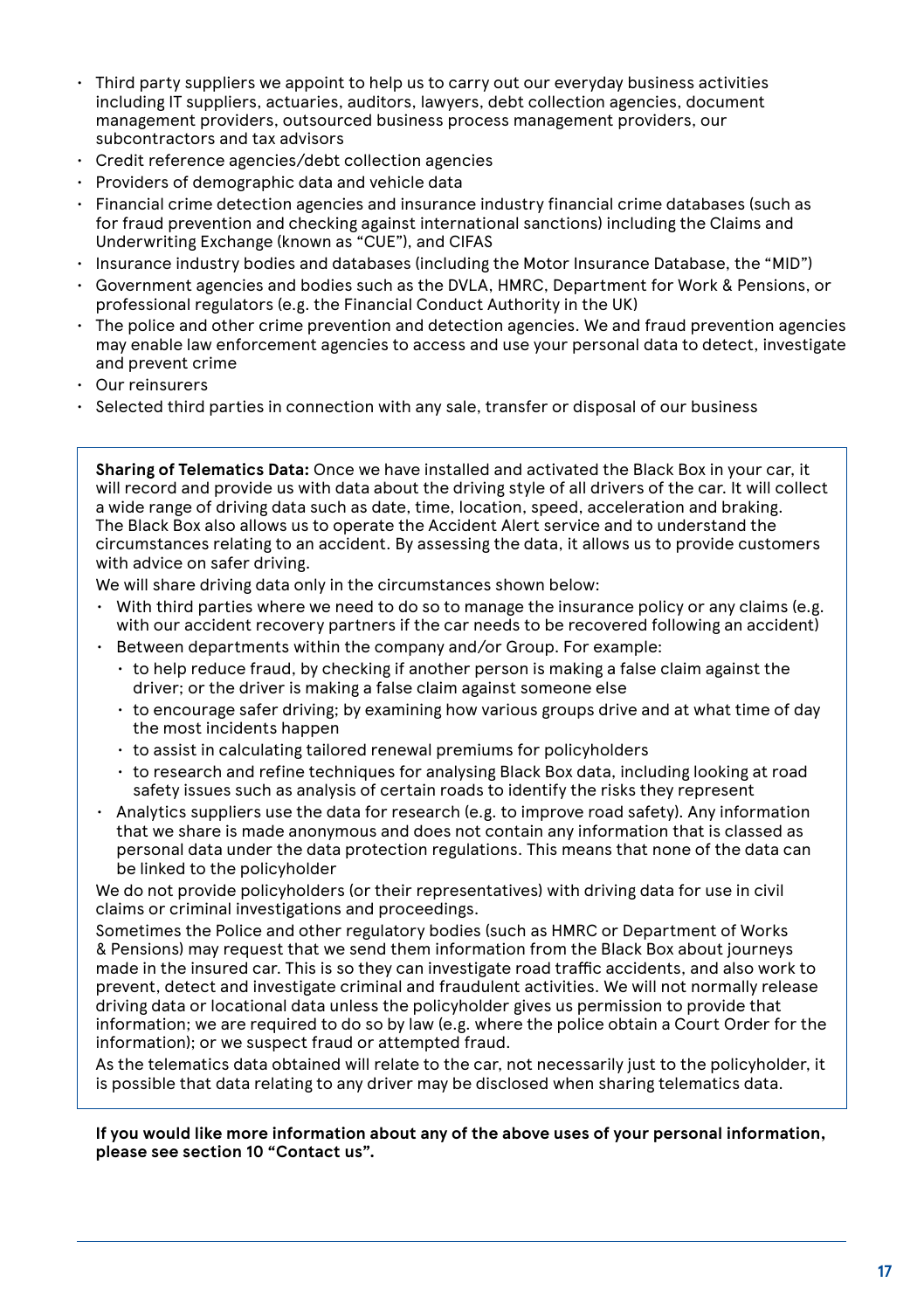### **3.3. If you have been involved in an accident with someone covered under an insurance policy with us**

*(This section shows what personal information we collect about you and use if you have made a claim against a policyholder who is insured with us).*

#### **What personal information will we collect and where will we collect it from?**

We will collect the following personal information from you, where relevant to your claim:

- **Individual details:** Your name, address, contact details (e.g. email / telephone), gender, marital status, date of birth, nationality
- **Employment Information:** Your job title and the nature of the industry you work in
- **Identification details:** Your national insurance number, passport information, driving licence number
- **Previous and current claims:** Any previous insurance policies you have held and claims made against those policies
- **Information which may be relevant to your claim,** including the name and contact details of your insurer, details about your car / property, and details about your claim (including any statements, photos / video footage, claims assessment reports, telematics data). This information may include the following **special categories of information** relating to you:
	- **Health Data:** Physical or mental health factors which are relevant to your claim (e.g. where you have been injured in a motor accident and the driver is insured through us). This may include medical records relating to any injuries
	- **Criminal convictions** which are unspent under the Rehabilitation of Offenders Act. This includes both motoring and non-motoring offences / alleged offences which you have committed, or any court sentences which you are subject to
- **Financial Information:** Bank and payment information
- **Website Usage, including Cookies and use of our Live Chat Facility:** See section 3.6 for details
- **Other information:** that we capture during recordings of our telephone calls, or if you make a complaint. This may include **special categories of information** you volunteer when communicating with us. We will only process such information to the extent necessary in connection with the incident or where in connection with legal proceedings. Any further processing will only be with your explicit consent.

We use external sources to supplement and verify the information above, and also to provide the following new information:

- **Credit and Anti-Fraud Data:** Credit history, credit score, sanctions and criminal offences, bankruptcy orders, individual voluntary arrangements (IVAs) or county court judgements, and information received from various anti-fraud databases. Some of this information (e.g. criminal offences) may include **special categories of information** relating to you
- **Demographic data:** Lifestyle indicators such as income, education, and size of your household
- **Open Source Data:** unstructured data which is in the public domain, including social media, about you, or the circumstances of any accident

The external sources that provide us with information about you include:

- Other parties involved in your claim, including any named individual insured through us, passengers, witnesses, or other third party claimants
- Other MS&AD Insurance Group companies
- $\cdot$  Third party suppliers we appoint to help us:
	- carry out our everyday business activities including IT suppliers, actuaries, auditors, lawyers, debt collection agencies, document management providers, outsourced business process management providers, our subcontractors and tax advisors
	- provide a service in relation to a claim (such as external claims handlers, our accident repair network, medical experts, claims investigators and, in limited circumstances, private investigators)
- Credit reference agencies
- Providers of demographic data and vehicle data
- Financial crime detection agencies and insurance industry databases (such as for fraud prevention and checking against international sanctions) including the Claims Underwriting Exchange (known as "CUE") and CIFAS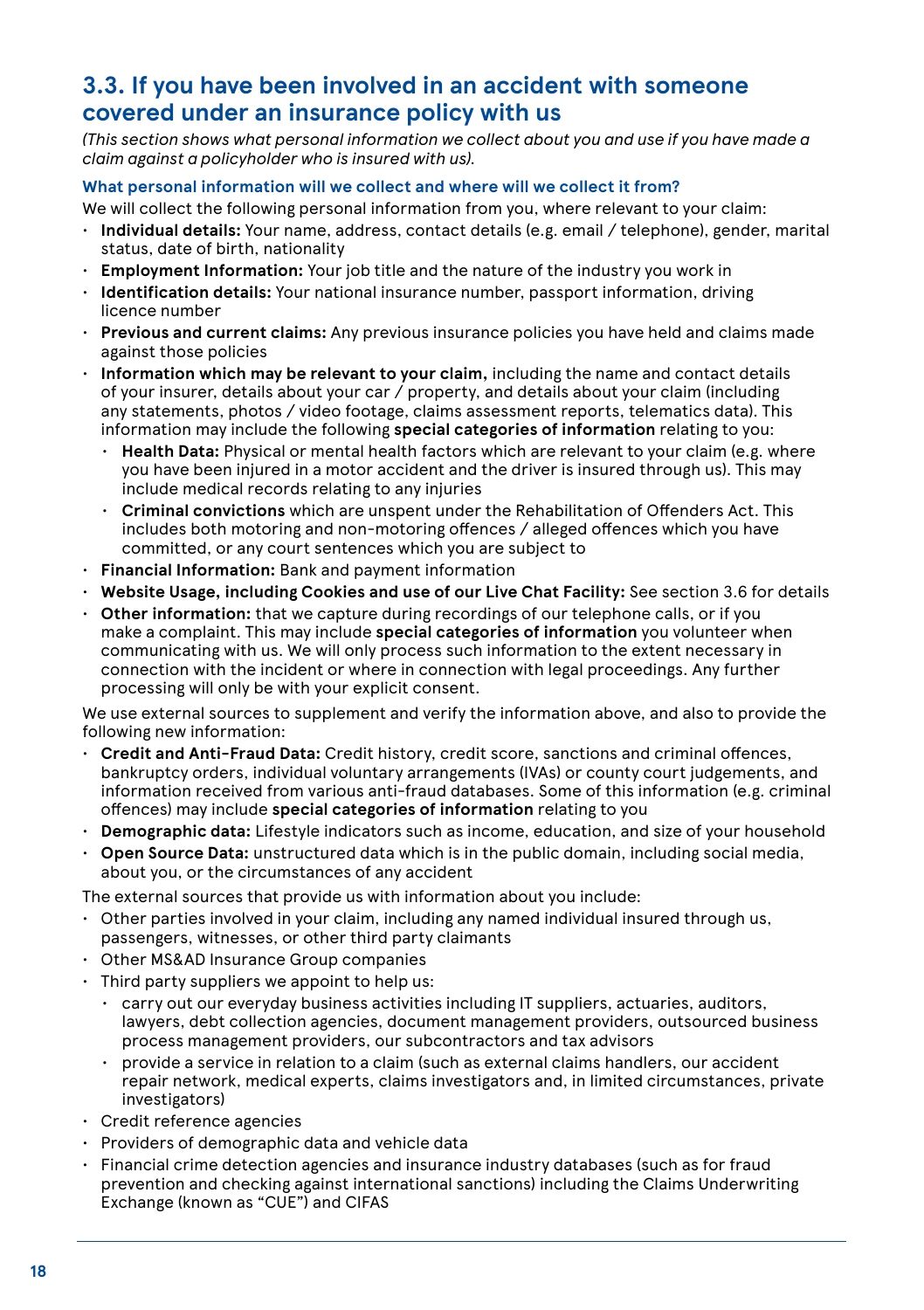- Insurance industry bodies and databases (including the Motor Insurance Database, the "MID")
- Government agencies and bodies such as the DVLA, HMRC, Department for Work & Pensions, or professional regulators (e.g. the Financial Conduct Authority)
- Publicly available sources (e.g. the electoral roll, court judgments, insolvency registers, internet search engines, news articles, social media)
- The police and other crime prevention and detection agencies. We and fraud prevention agencies may enable law enforcement agencies to access and use your personal data to detect, investigate and prevent crime
- $\cdot$  Other third parties involved in your insurance policy or a claim (e.g. other insurers)
- Our reinsurers

#### **What will we use your personal information for?**

We may process your personal information for a number of different purposes. We must have a legal ground for each purpose, and we will rely on the following grounds:

- We have a *genuine business need* to use your personal information (e.g. to keep a record of the decisions we make when different types of applications are made, keep business records, carry out strategic business analysis, review our business planning and develop and improve our products and services). When using your personal information in this way, we will always consider your rights and interests
- We have a *legal or regulatory obligation* to use your personal information (e.g. to meet recordkeeping requirements of our regulators)
- For **special categories of information**, we must have an additional "legal ground" for processing. We will rely on the following:
- It is in the substantial public interest and it is necessary: i) *for an insurance purpose* (e.g. assessing your insurance application and managing claims); or ii) to prevent and detect and unlawful act (e.g. fraud)
- To *establish, exercise or defend legal rights* (e.g. legal proceedings are being brought against us or we want to bring a legal claim ourselves)

We've shown how we use your personal information, and the legal grounds we rely on, in the table below:

| <b>Type of Processing</b>                                                                                                                                      | <b>Grounds for using personal</b><br>information                                                                                                            | <b>Grounds for special categories</b>                                                                                                                              |
|----------------------------------------------------------------------------------------------------------------------------------------------------------------|-------------------------------------------------------------------------------------------------------------------------------------------------------------|--------------------------------------------------------------------------------------------------------------------------------------------------------------------|
| To manage claims                                                                                                                                               | $\cdot$ We have a genuine business need<br>(to assess and pay your claim and<br>manage the claims process)<br>· We have a legal or regulatory<br>obligation | · To establish, exercise or defend legal<br>rights                                                                                                                 |
| To verify your identity, prevent<br>and investigate fraud                                                                                                      | • We have a genuine business need<br>(to prevent and detect fraud and<br>other financial crime)                                                             | . It is in the substantial public interest<br>to prevent or detect unlawful acts<br>(where we suspect fraud)<br>· To establish, exercise or defend legal<br>rights |
| To comply with our legal or<br>regulatory obligations                                                                                                          | • We have a legal or regulatory<br>obligation                                                                                                               | · To establish, exercise or defend legal<br>rights<br>· It is necessary for an insurance<br>purpose                                                                |
| To communicate with you and<br>resolve any complaints that you<br>might have                                                                                   | $\cdot$ We have a genuine business need<br>(to send you communications,<br>record and handle complaints)                                                    | · You have given us your explicit<br>consent<br>· To establish, exercise or defend legal<br>rights                                                                 |
| To provide improved quality,<br>training and security (e.g.<br>through recorded or monitored<br>phone calls to / from us, or<br>customer satisfaction surveys) | • We have a genuine business need<br>(to develop and improve our<br>products and services)                                                                  | · We will not process your special<br>categories of information for this<br>purpose                                                                                |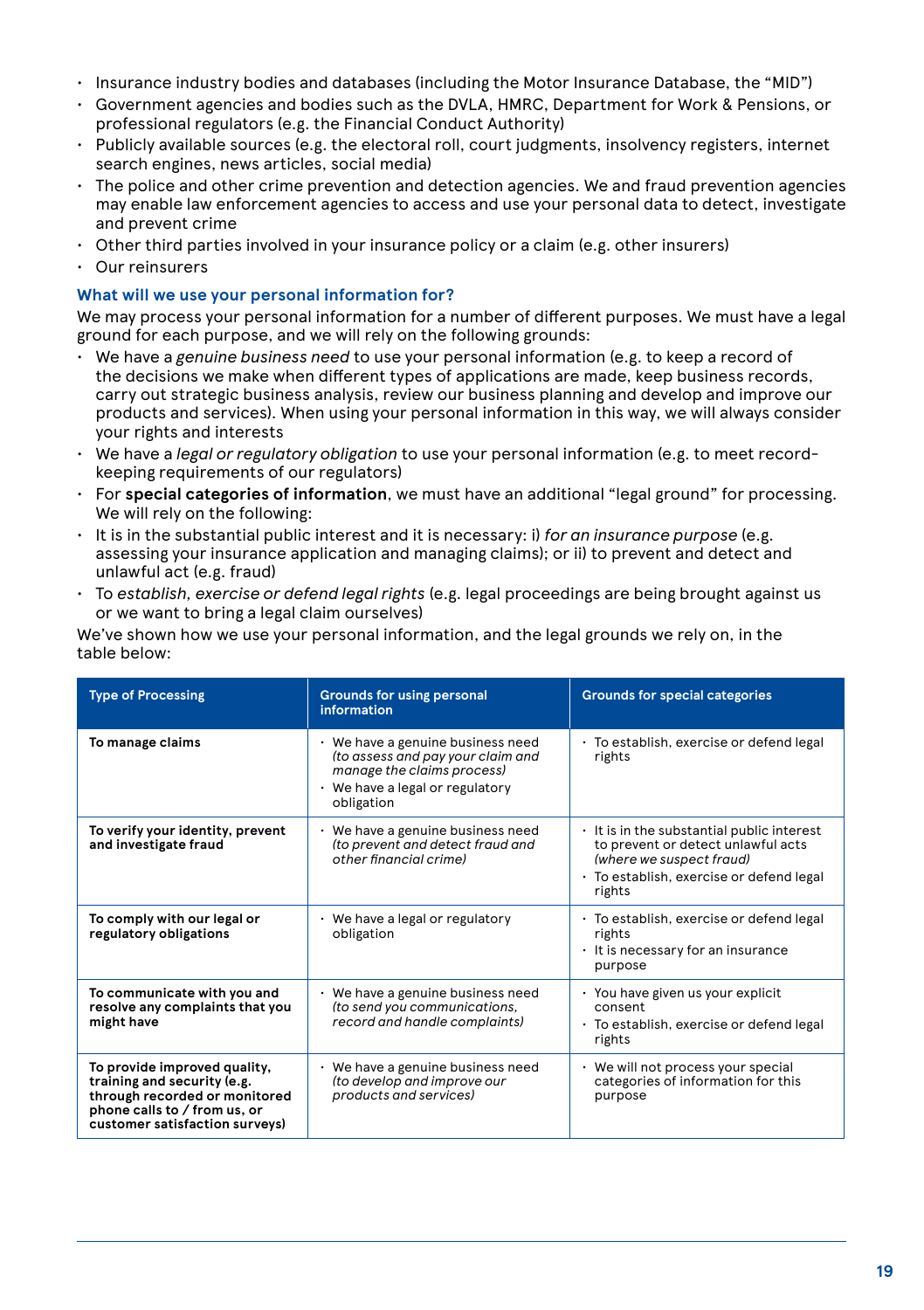| <b>Type of Processing</b>                                                                                                                                                                                             | <b>Grounds for using personal</b><br>information                                                                                                             | <b>Grounds for special categories</b>                                               |
|-----------------------------------------------------------------------------------------------------------------------------------------------------------------------------------------------------------------------|--------------------------------------------------------------------------------------------------------------------------------------------------------------|-------------------------------------------------------------------------------------|
| <b>Managing our business</b><br>operations (e.g. keeping<br>accounting records, analysing<br>financial results, meeting<br>audit requirements, receiving<br>professional advice, and<br>holding our own insurance)    | $\cdot$ We have a genuine business need<br>(to carry out business operations<br>and activities that are necessary for<br>the everyday running of a business) | • We will not process your special<br>categories of information for this<br>purpose |
| For insurance administration<br>purposes including trend<br>analysis, actuarial work, pricing<br>analysis, analysis of customer<br>experience, planning service<br>delivery, risk assessment and<br>costs and charges | $\cdot$ We have a genuine business need<br>(to develop and improve our<br>products and services)                                                             | · We will not process your special<br>categories of information for this<br>purpose |

#### **Who will we share your personal information with?**

On occasion, we will share personal information within the MS&AD Insurance Group or with the following third parties for the purposes laid out in the table above:

- Third parties involved in the administration of the relevant insurance policy or claim. These include loss adjusters, claims handlers, private investigators, accountants, auditors, banks, lawyers and other experts including medical experts
- Other insurers (e.g. where another insurer has previous provided you with a policy or handled a claim), and our reinsurers
- Third party suppliers we appoint to help us carry out our everyday business activities including IT suppliers, actuaries, auditors, lawyers, document management providers, outsourced business process management providers, our subcontractors and tax advisers
- Insurance brokers and other intermediaries
- Credit reference agencies
- Insurance industry bodies and databases (including the Motor Insurance Databases, the "MID")
- Financial crime detection agencies and insurance industry databases (such as for fraud prevention and checking against international sanctions) including the Claims Underwriting Exchange (known as "CUE")
- Government agencies and bodies such as the DVLA, HMRC, Department for Work & Pensions, or regulators (e.g. Financial Conduct Authority)
- Professional regulators (e.g. the Financial Conduct Authority in the UK)
- The police and other crime prevention and detection agencies. We and fraud prevention agencies may enable law enforcement agencies to access and use your personal data to detect, investigate and prevent crime
- Selected third parties in connection with any sale, transfer or disposal of our business

**If you would like more information about any of the above uses of your personal information, please see section 10 "Contact us".**

### **3.4. Where you witnessed an accident involving someone covered under an insurance policy through us**

*(This section shows what personal information we collect about you and use if you are a witness to an incident which involves one of our customers).*

#### **What personal information will we collect and where will we collect it from?**

We will collect the following personal information from you:

- **Individual details:** Your name, address, contact details (e.g. email / telephone), gender, marital status, date of birth, nationality
- **Employment Information:** Your job title and the nature of the industry you work in
- **Identification details:** Your national insurance number, passport information, driving licence
- **Claims Information:** In relation to any incident or alleged incident that you have witnessed
- **Photo or Video Data:** including photos or footage recorded relating to a claim (including accident circumstances and interviews)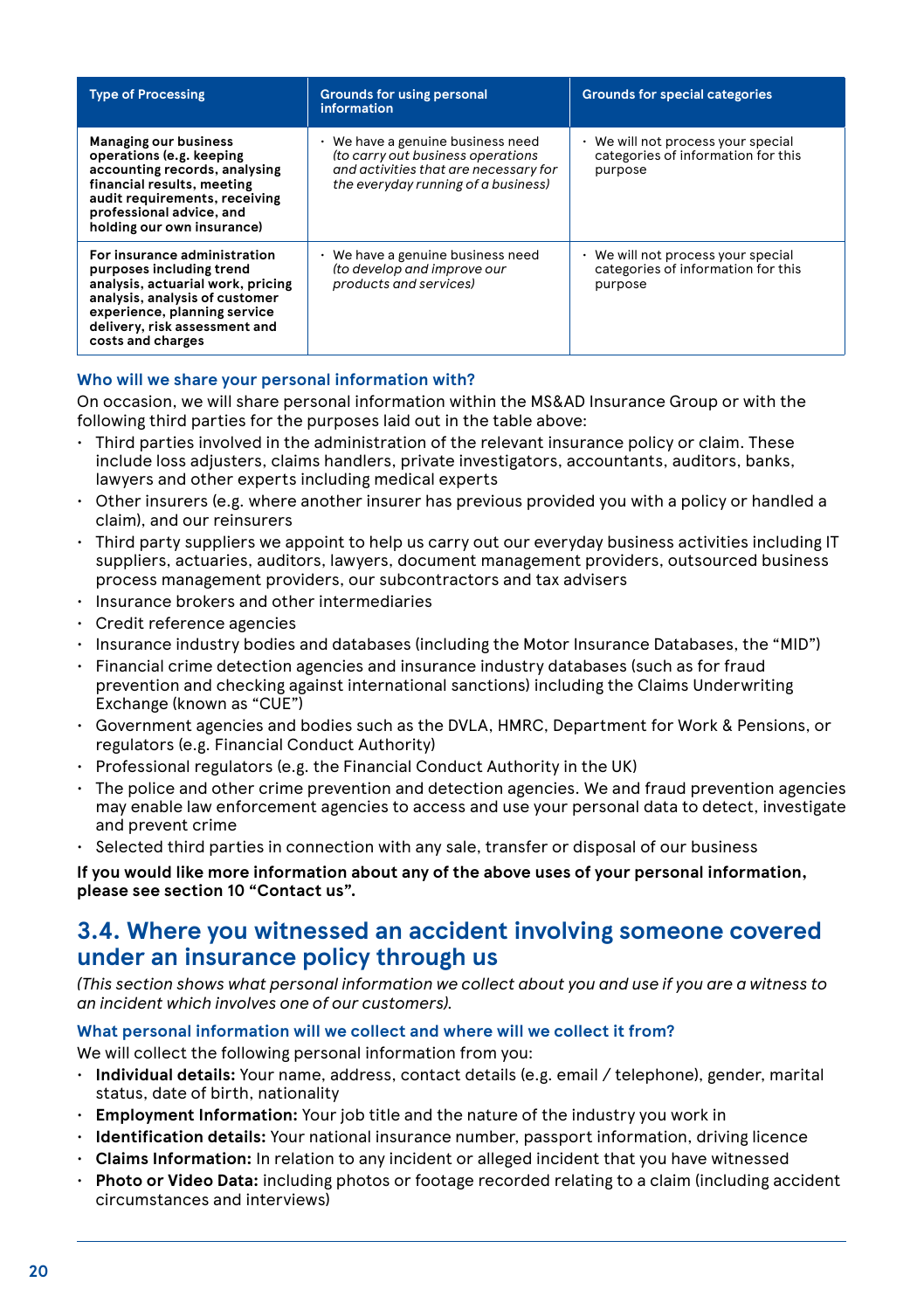- **Website Usage, including Cookies and use of our Live Chat Facility:** See section 3.6 for details
- **Other Information:** that we capture during recordings of our telephone calls, or if you make a complaint. This may include other **special categories of information** you volunteer when communicating with us about the incident that you witnessed. We will only process this information where it relates to the incident itself or legal proceedings. Any further processing will only be with your explicit consent

We use external sources to supplement and verify information the information above, and also to provide the following new information:

- **Claims Assessment Reports:** by claims investigators, and in limited circumstances, private investigators
- **Open Source Data:** unstructured data which is in the public domain, including social media, about you, or the circumstances of any accident

The external sources that provides us with information about you include:

- Other parties involved in the incident you witnessed (such as any named individual insured through us, passengers, other witnesses, third party claimants, brokers, insurers, and the emergency services)
- $\cdot$  Other third parties who provide a service in relation to a claim (such as external claims handlers, our accident repair network, medical experts, claims investigators and, in limited circumstances, private investigators)
- Publicly available sources (e.g. the electoral roll, court judgments, insolvency registers, internet search engines, news articles, social media)
- Other MS&AD Insurance Group companies

#### **What will we use your personal information for?**

We may process your personal information for a number of different purposes. We must have a legal ground for each purpose, and we will rely on the following grounds:

- We have a *legal or regulatory obligation* to use your personal information (e.g. our regulators impose certain record-keeping rules which we must adhere to)
- We have a *genuine business need* to use your personal information (e.g. to keep a record of the decisions we make when different types of applications are made, keep business records, carry out strategic business analysis, review our business planning and develop and improve our products and services). When using your personal information in this way, we will always consider your rights and interests

For **special categories of information**, we must have an additional "legal ground" for processing. We will rely on the following:

- *It is necessary for an insurance purpose* and it is in the substantial public interest. This will apply where: (i) we are assisting with any claims under a policy *(we will only rely on this legal ground if we have not been able to obtain or you have not given us your explicit consent)* and; (ii) undertaking any activities to prevent and detect fraud.
- To *establish, exercise or defend legal rights* (e.g. legal proceedings are being brought against us or we want to bring a legal claim ourselves)

We've shown how we use your personal information, and the legal grounds we rely on, in the table below:

| <b>Type of Processing</b>                                             | <b>Grounds for using personal</b><br>information                                                 | <b>Grounds for special categories</b>                                                                                                             |
|-----------------------------------------------------------------------|--------------------------------------------------------------------------------------------------|---------------------------------------------------------------------------------------------------------------------------------------------------|
| To investigate and manage<br>claims made under an insurance<br>policy | • We have a genuine business need<br>(to assess and pay claims and<br>manage the claims process) | · You have given us your explicit<br>consent or it is necessary for an<br>insurance purpose<br>· To establish, exercise or defend legal<br>rights |
| To comply with our legal or<br>regulatory obligations                 | $\cdot$ We have a legal or regulatory<br>obligation                                              | · You have given us your explicit<br>consent<br>· To establish, exercise or defend legal<br>rights                                                |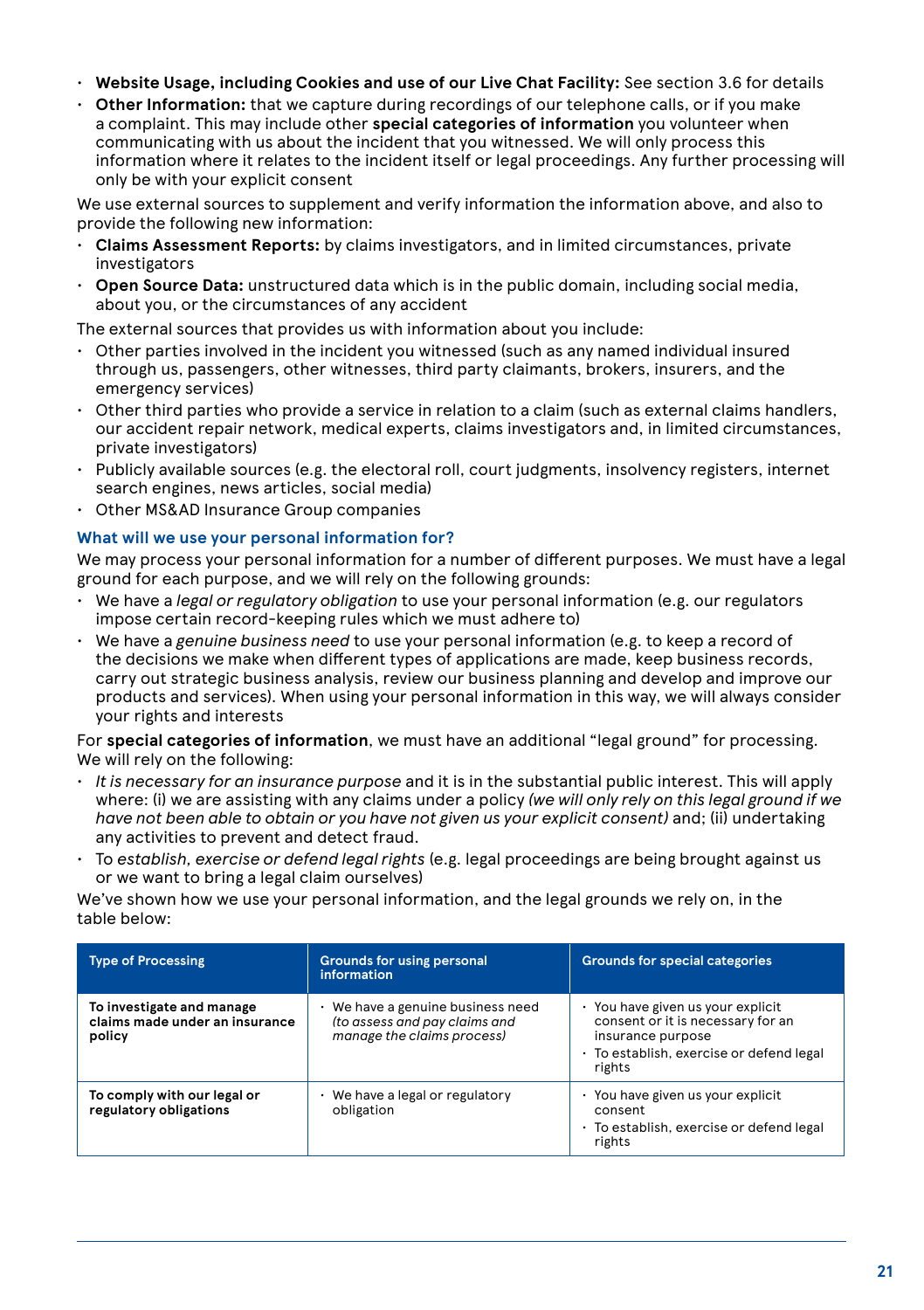| <b>Type of Processing</b>                                                                            | <b>Grounds for using personal</b><br>information                                                | <b>Grounds for special categories</b>                                                                                                                              |
|------------------------------------------------------------------------------------------------------|-------------------------------------------------------------------------------------------------|--------------------------------------------------------------------------------------------------------------------------------------------------------------------|
| To prevent and investigate fraud                                                                     | • We have a genuine business need<br>(to prevent and detect fraud and<br>other financial crime) | . It is in the substantial public interest<br>to prevent or detect unlawful acts<br>(where we suspect fraud)<br>· To establish, exercise or defend legal<br>rights |
| For business processes<br>and activities including<br>analysis, review, planning<br>and transactions | We have a genuine business need<br>(to effectively manage our business)                         | We will not process your special<br>categories of information for this<br>purpose                                                                                  |

#### **Who will we share your personal information with?**

On occasion, we will share personal information within the MS&AD Insurance Group or with the following third parties for the purposes laid out in the table above:

- Other parties involved in the incident you witnessed
- Other insurers (e.g. where another insurer is also involved in the claim which relates to the incident you witnessed), and our reinsurers
- Third parties involved in the administration of an insurance policy or claim. These include loss adjusters, claims handlers, accountants, auditors, banks, lawyers, medical experts, and in limited circumstances, private investigators
- Third party suppliers we appoint to help us carry out our everyday business activities including IT suppliers, actuaries, auditors, lawyers, document management providers, outsourced business process management providers, our subcontractors and tax advisers
- Insurance industry bodies and databases (including the Motor Insurance Databases, the "MID")
- Financial crime detection agencies and insurance industry databases (such as for fraud prevention and checking against international sanctions) including the Claims Underwriting Exchange (known as "CUE")
- Government agencies and bodies such as the DVLA, HMRC, Department for Work & Pensions, or regulators (e.g. Financial Conduct Authority)
- The police and other crime prevention and detection agencies. We and fraud prevention agencies may enable law enforcement agencies to access and use your personal data to detect, investigate and prevent crime
- Selected third parties in connection with any sale, transfer or disposal of our business

**If you would like more information about any of the above uses of your personal information, please see section 10 "Contact us".**

# **3.5. Suppliers & Partners**

*(If you are a point of contact at one of our suppliers or partners, this section will be relevant to you and sets out our uses of your personal information).*

#### **What personal information will we collect and where will we collect it from?**

In order to work effectively with you and for ongoing due diligence purposes, we will need to collect some personal information from you which may include:

- **Individual details:** Your name, address, contact details (e.g. email / telephone)
- **Employment Information:** Your job title and the nature of the industry you work in (including potentially previous roles)
- **Identification details:** Items to verify your identity, residency, marital status, address, driving licence details. All of this information will be obtained from you, but can contain **special categories of information** (e.g. a driving licence may show details of any motoring convictions)
- **Criminal convictions** which are unspent under the Rehabilitation of Offenders Act. This includes both motoring and non-motoring offences / alleged offences which you have committed, or any court sentences which you are subject to. All of this information will be obtained from you, but may contain **special categories of information**
- **Website Usage, including Cookies and use of our Live Chat Facility:** See section 3.6 for details
- **Other information:** that we capture during recordings of our telephone calls, or if you make a complaint. This may include **special categories of information** you volunteer when communicating with us (we will not further process these without your explicit consent)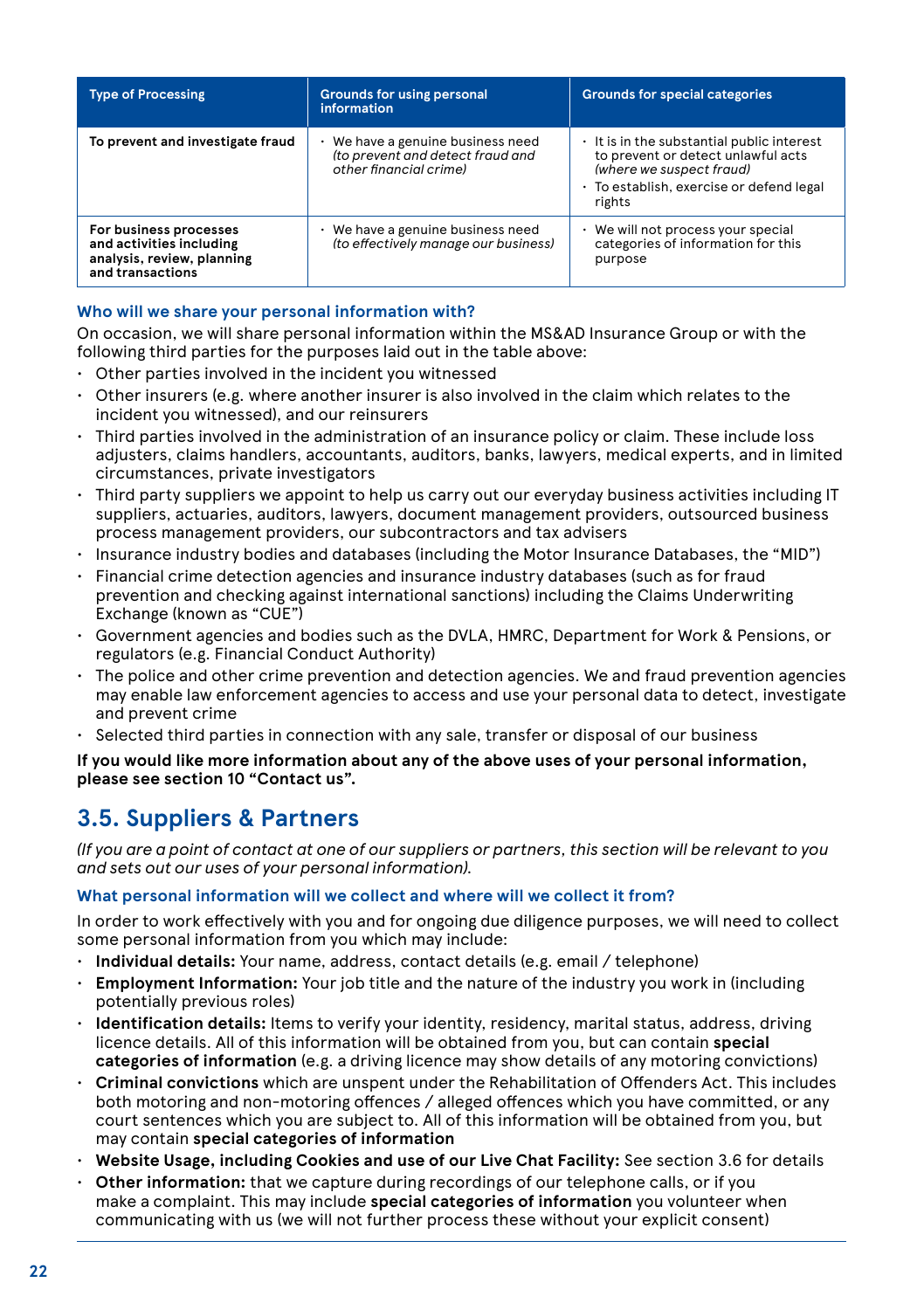We use external sources to supplement and verify information the information above, and also to provide the following new information:

- **Credit and Anti-Fraud Data:** Credit history, credit score, sanctions and criminal offences, bankruptcy orders, individual voluntary arrangements or county court judgements, and information received from various anti-fraud databases. Some of this information (e.g. criminal offences) may include **special categories of information** relating to you
- **Open Source Data:** unstructured data which is in the public domain, including social media, about you or your company, as part of our due diligence checks

The external sources that provide us with information about you include:

- Other MS&AD Insurance Group companies
- Publicly available sources such as the electoral roll, court judgments, insolvency registers, internet search engines, news articles and social media sites
- Financial crime detection agencies and insurance industry databases (such as for fraud prevention and checking against international sanctions)

#### **What will we use your personal information for?**

We may process your personal information for a number of different purposes. We must have a legal ground for each purpose, and we will rely on the following grounds:

- We need to use your personal information because it is necessary *to enter into or perform the contract* that we hold with you (e.g. we may need certain information in order to operate our business partnership arrangement)
- We have a *genuine business need* to use your personal information such as maintaining our business records, keeping records of insurance policies we place and business entities we interact with, and analysing and improving our business model and services. When using your personal information in this way, we have considered your rights and ensured that our business need does not cause you harm
- We have a *legal or regulatory obligation* to use such personal information (e.g. we may be required to carry out certain background checks)

**For special categories of information**, we must have an additional "legal ground" for processing. We will rely on the following:

- *You have given us your explicit consent* to our use of your **special categories of information**
- We need to use your **special categories of information** for purposes relating to managing our business relationship with you there is a *substantial public interest* in such use. Such purposes include preventing and detecting fraud
- To *establish, exercise or defend legal rights* (e.g. legal proceedings are being brought against us or we want to bring a legal claim ourselves)

We've shown how we use your personal information, and the legal grounds we rely on, in the table below:

| <b>Type of Processing</b>                                                                                                                                               | <b>Grounds for using personal</b><br>information                                                                                                                                                         | <b>Grounds for special categories</b>                                                                                                |
|-------------------------------------------------------------------------------------------------------------------------------------------------------------------------|----------------------------------------------------------------------------------------------------------------------------------------------------------------------------------------------------------|--------------------------------------------------------------------------------------------------------------------------------------|
| To enter into business<br>relationships which facilitate<br>and enable us to place<br>insurance policies for our<br>customers                                           | · To enter into or perform a contract<br>$\cdot$ We have a genuine business need<br>(to enter into arrangements with<br>other insurance partners so that<br>we can provide services to our<br>customers) | · You have given us your explicit<br>consent                                                                                         |
| For business processes and<br>activities including analysis,<br>review, planning and business<br>transactions, and applying<br>for and claiming on our own<br>insurance | $\cdot$ We have a genuine business need<br>(to effectively manage our business<br>and to have appropriate insurance<br>in place)                                                                         | We will not process your special<br>categories                                                                                       |
| To carry out fraud and anti-<br>money laundering checks                                                                                                                 | $\cdot$ To enter into or perform a contract<br>$\cdot$ We have a genuine business<br>need (to ensure that we take all<br>necessary precautions to prevent<br>fraud                                       | The prevention and detection of fraud<br>is in the substantial public interest<br>· To establish, exercise or defend legal<br>rights |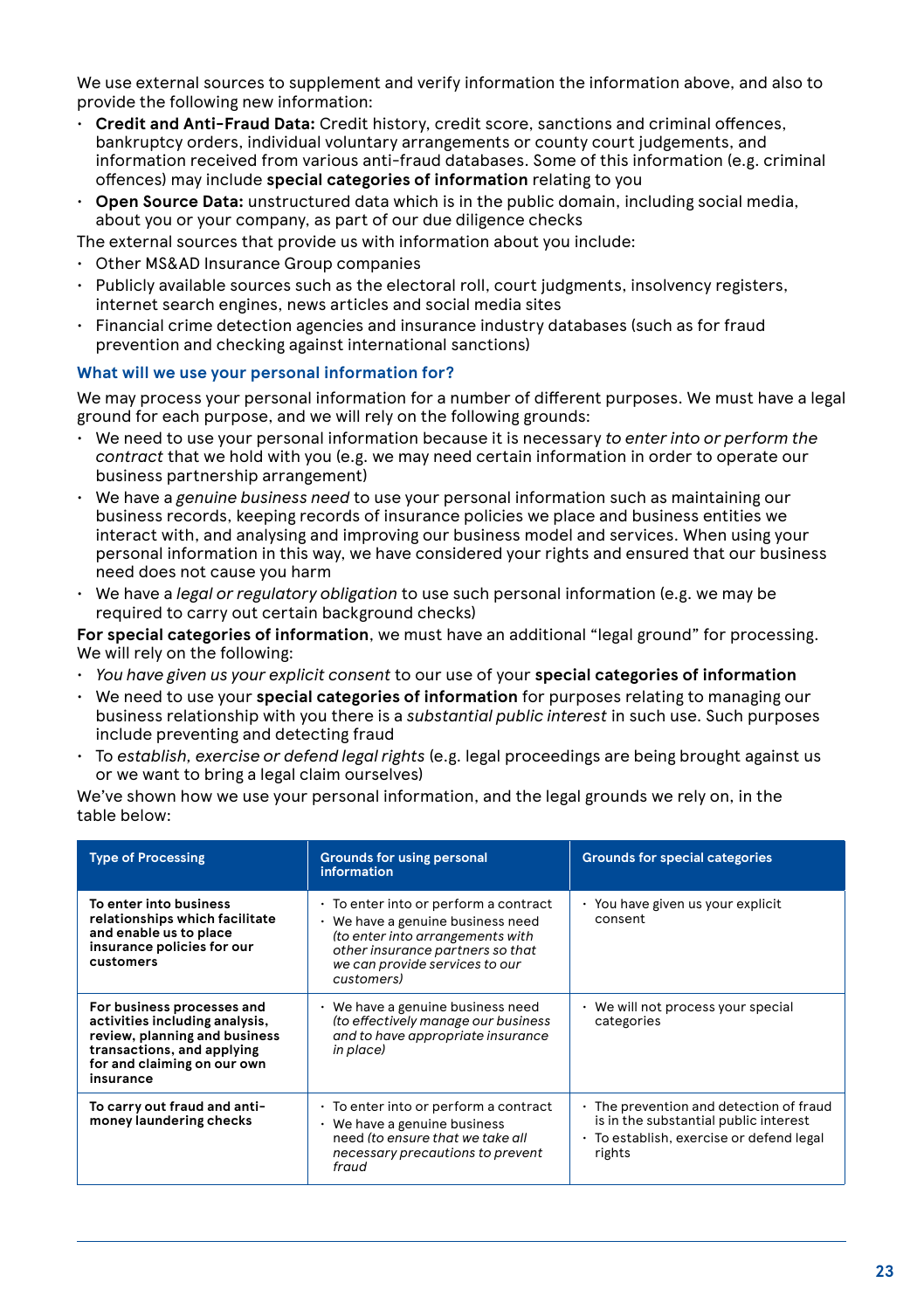| <b>Type of Processing</b>                                                                                                | <b>Grounds for using personal</b><br>information                                                                                                   | <b>Grounds for special categories</b>                                                              |
|--------------------------------------------------------------------------------------------------------------------------|----------------------------------------------------------------------------------------------------------------------------------------------------|----------------------------------------------------------------------------------------------------|
| To comply with our legal or<br>regulatory obligations                                                                    | $\cdot$ We have a legal or regulatory<br>obligation                                                                                                | · You have given us your explicit<br>consent<br>· To establish, exercise or defend legal<br>rights |
| Providing improved quality,<br>training and security (e.g.<br>through recorded or monitored<br>phone calls to / from us) | • We have a genuine business need<br>(to develop and improve our<br>products and services)                                                         | • We will not process your special<br>categories of information for this<br>purpose                |
| To manage and handle your<br>queries                                                                                     | · To enter into or perform a contract<br>$\cdot$ We have a genuine business need<br>(to effectively manage our business<br>and respond to queries) | · You have given us your explicit<br>consent                                                       |

#### **Who will we share your personal information with?**

On occasion, we will share personal information within the MS&AD Insurance Group or with the following third parties for the purposes laid out in the table above:

- Our policyholders and other third parties such as claimants where relevant
- Third parties involved in the administration of an insurance policy or claim. These include loss adjusters, claims handlers, accountants, auditors, banks, lawyers, medical experts, and in limited circumstances, private investigators
- Our insurance partners such as other brokers, insurers and our reinsurers
- Insurance industry bodies and databases (including the Motor Insurance Databases, the "MID")
- Third party suppliers we appoint to help us carry out our everyday business activities including IT suppliers, actuaries, auditors, lawyers, document management providers, outsourced business process management providers, our subcontractors and tax advisers
- Financial crime detection agencies and insurance industry databases (such as for fraud prevention and checking against international sanctions) including the Claims Underwriting Exchange (known as "CUE")
- Government agencies and bodies such as regulators (e.g. Financial Conduct Authority)
- The police and other crime prevention and detection agencies. We and fraud prevention agencies may enable law enforcement agencies to access and use your personal data to detect, investigate and prevent crime
- Selected third parties in connection with any sale, transfer or disposal of our business

**If you would like more information about any of the above uses of your personal information, please see section 10 "Contact us".**

# **3.6. Users of our websites**

*(This section will detail what personal information we collect about you and use if you access and use any of our websites).*

#### **What personal information will we collect and where will we collect it from?**

We will share some website experience data with trusted third parties to help us improve the service we provide to you. This data will never be special category data. If possible this data will be irreversibly anonymised and therefore no longer attributable to you. Where data cannot be anonymised it will include personal data shared by most web browsers such as (but not limited to) your IP address, location, operating system, web pages visited and areas of those web pages 'hovered' over, and will be sent only to our providers of demographic data and data analytics. Here is a list of the providers and what they help us to do:

- **Google Analytics (https://policies.google.com/privacy?hl=en-GB)** help us to measure the performance of your web experience and analyse usage so that we can improve your journey; information may be sent outside of the EEA but if so will be anonymised by us or on receipt
- **NCC (https://www.nccgroup.trust/uk/about-us/privacy-policy/)** help us to ensure our online journey moves at an effective pace. This involves using some data sent by your browser; information may be sent outside of the EEA but if so will be anonymised on receipt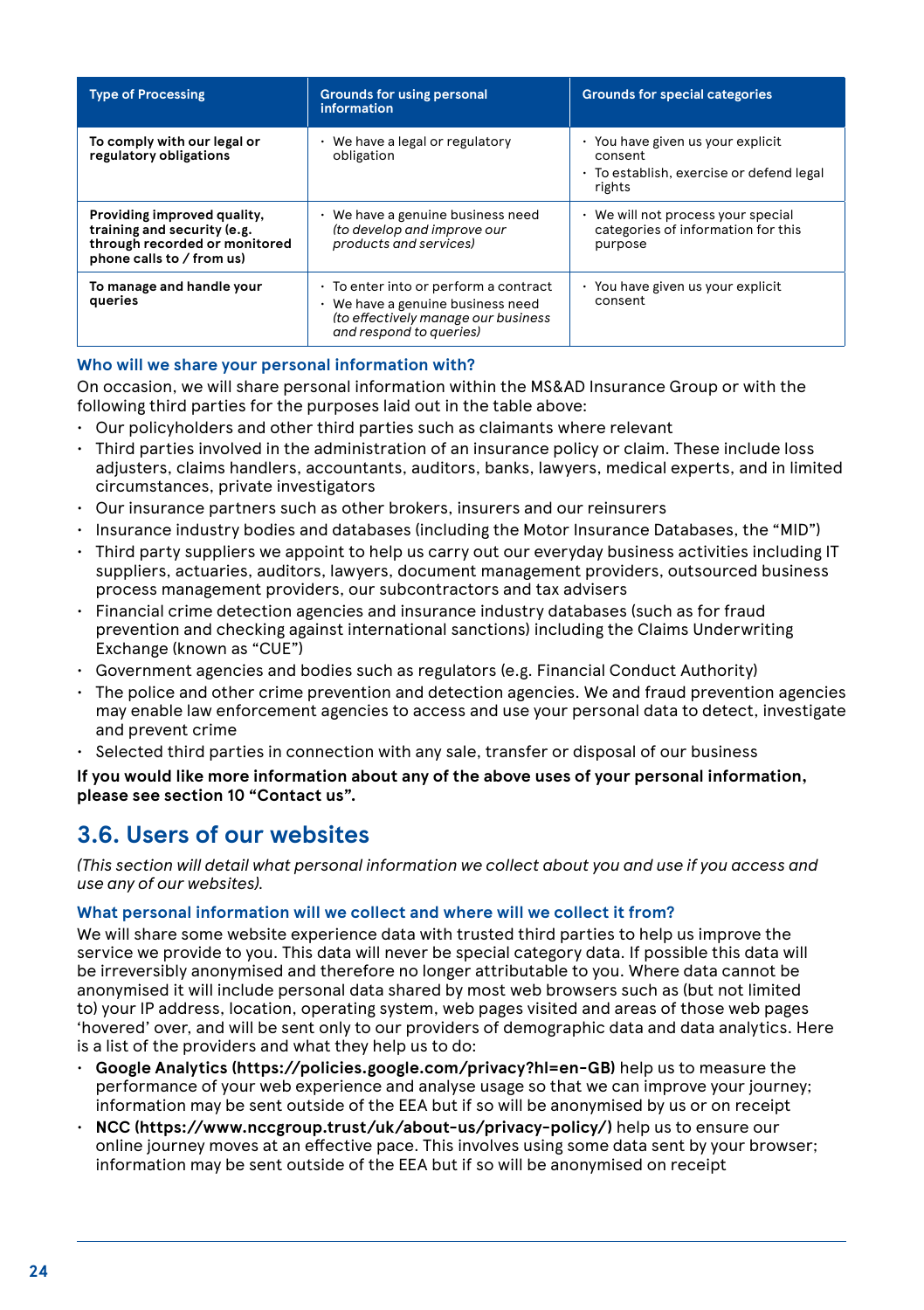- **Mouseflow (https://mouseflow.com/privacy/)** help us to track page sessions and create heat maps so that we can quickly diagnose and analyse any problems with usability; information is never sent outside of the EEA and is automatically anonymised
- **Live Person (https://www.liveperson.com/uk/policies/privacy)** help us to manage our Live Chat service, to provide you with the most effective user experience when handling your policy queries via the service; information may be sent outside of the EEA but it will be suitably secure and may be subject to anonymisation

We have provided you with links to each of their websites so that you may take the time to read up on their data protection policies yourself.

#### **What will we use your personal information for?**

We may process your personal information for a number of different purposes. We must have a legal ground for each purpose, and we will rely on the following ground:

• We have a **genuine business need** to use your personal information such as maintaining our business records, monitoring usage of our websites and improving our business model and services. When using your personal information in this way, we have considered your rights and ensured that our business need does not cause you harm.

We've shown how we use your personal information, and the legal grounds we rely on, in the table below:

| <b>Type of Processing</b>                                             | <b>Grounds for using personal</b><br>information                     | <b>Grounds for special categories</b>                                             |
|-----------------------------------------------------------------------|----------------------------------------------------------------------|-----------------------------------------------------------------------------------|
| Communicating with you and<br>responding to any enquiries<br>vou have | We have a genuine business need<br>(to respond to any enquiries)     | We will not process your special<br>categories of information for this<br>purpose |
| Monitoring usage of our<br>websites                                   | We have a genuine business need<br>(to assess usage of our websites) | We will not process your special<br>categories of information for this<br>purpose |

**If you would like more information about any of the above uses of your personal information, please see section 10 "Contact us".**

## **4. What is our approach to sending your personal information abroad?**

Sometimes we (or third parties acting on our behalf) will transfer personal information that we collect about you to countries outside of the European Economic Area ("EEA").

Where a transfer occurs we will take steps to ensure that your personal information is protected. We will do this using a number of different methods including:

- $\cdot$  putting in place appropriate contracts. We will use a set of contract wording known as the "standard contractual clauses" which has been approved by the data protection authorities
- transferring personal data only to those companies in the United States who are certified under the "Privacy Shield". The Privacy Shield is a scheme under which companies certify that they provide an adequate level of data protection. You can find out more about the Privacy Shield at: **https://www.privacyshield.gov/Individuals-in-Europe**

**If you would like more information regarding our data transfers, please see section 10 "Contact us".**

# **5. Marketing**

We take privacy very seriously and will only use your personal information for the purposes laid out in this Privacy Notice. Unless you have opted out, we may contact you about marketing on behalf of Tesco Bank. Please refer to the 'Will Tesco Bank send me marketing information?' section within the Tesco Bank Privacy Notice to understand how we use information for marketing purposes.

Please be aware that we have a genuine business need to be able to contact you to discuss how your policy is being administered. This form of contact falls outside of your marketing preferences and must continue in order for us to be able to provide you with a policy effectively. This will never include marketing material and all information will be strictly related to your policy.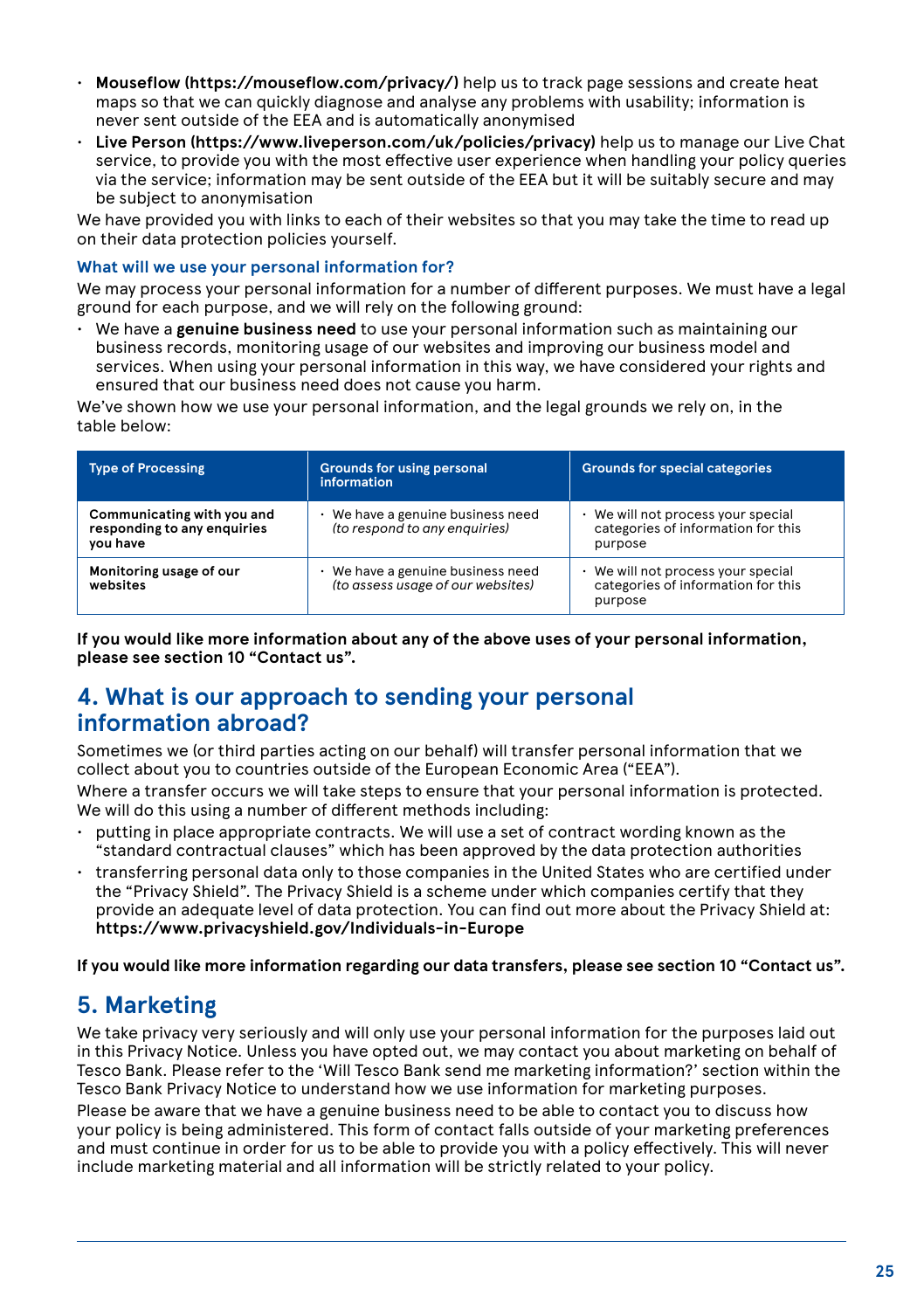# **6. How long do we keep your personal information for?**

We will keep your personal information for as long as reasonably necessary to fulfil the purposes set out in section 3 and to comply with our legal and regulatory obligations. We have a detailed retention policy in place which governs how long we will hold different types of information for. The exact time period will depend on the purpose for which we collect that information, for example:

| Quotes:                              | 15 months |
|--------------------------------------|-----------|
| Policies, including telematics data: | 7 years   |
| Claims:                              | 7 years   |
| Complaints:                          | 7 years   |

In some circumstances depending on the nature of your policy and any claims made under it data may be retained for a further period in a 'locked down' system from which it is only accessed when a claim arises. It is retained for as long as a potential claim might be made under a policy.

Please note that Fraud prevention agencies can hold your personal data for different periods of time, and if you are considered to pose a fraud or money laundering risk, your data can be held for up to 6 years.

**For more information about how long your personal information will be kept, please see section 10 "Contact us".**

# **7. Automated processing**

Where we have to make a decision about your insurance policy then most of the time we make decisions using automated processing. The process considers the information that you provide us as well as information from other sources such as search tools (e.g. Experian) to determine whether your application for insurance can be accepted and the premium price.

As part of the processing of your personal data, decisions may be made by automated means. This means we may automatically decide that you pose a fraud or money laundering risk if our processing reveals your behaviour to be consistent with money laundering or known fraudulent conduct, or is inconsistent with your previous submissions, or you appear to have deliberately hidden your true identity. You have rights in relation to automated decision making: if you want to know more please contact us using the details in Section 10.

If we, or a fraud prevention agency, determine that you pose a fraud or money laundering risk, we may refuse to provide the services or financing you have requested, or to employ you, or we may stop providing existing services to you. A record of any fraud or money laundering risk will be retained by the fraud prevention agencies, and may result in others refusing to provide services, financing or employment to you. If you have any questions about this, please contact us using the details in Section 10 below.

# **8. Your rights**

Under data protection law you have a number of rights in relation to the personal information that we hold about you. You can exercise these rights by contacting us. We will not usually charge you in relation to a request.

| The right to access your<br>personal information | You are entitled to a copy of the personal information we hold about you and certain<br>details of how we use it. We will usually provide your personal information to you in writing<br>unless you request otherwise. Where your request has been made electronically (e.g. by<br>email), a copy of your personal information will be provided to you by electronic means<br>where possible. |
|--------------------------------------------------|-----------------------------------------------------------------------------------------------------------------------------------------------------------------------------------------------------------------------------------------------------------------------------------------------------------------------------------------------------------------------------------------------|
| The right to<br>rectification                    | We take reasonable steps to ensure that the information we hold about you is accurate<br>and where necessary up to date and complete. If you believe that there are any<br>inaccuracies, discrepancies or gaps in the information we hold about you, you can contact<br>us and ask us to update or amend it.                                                                                  |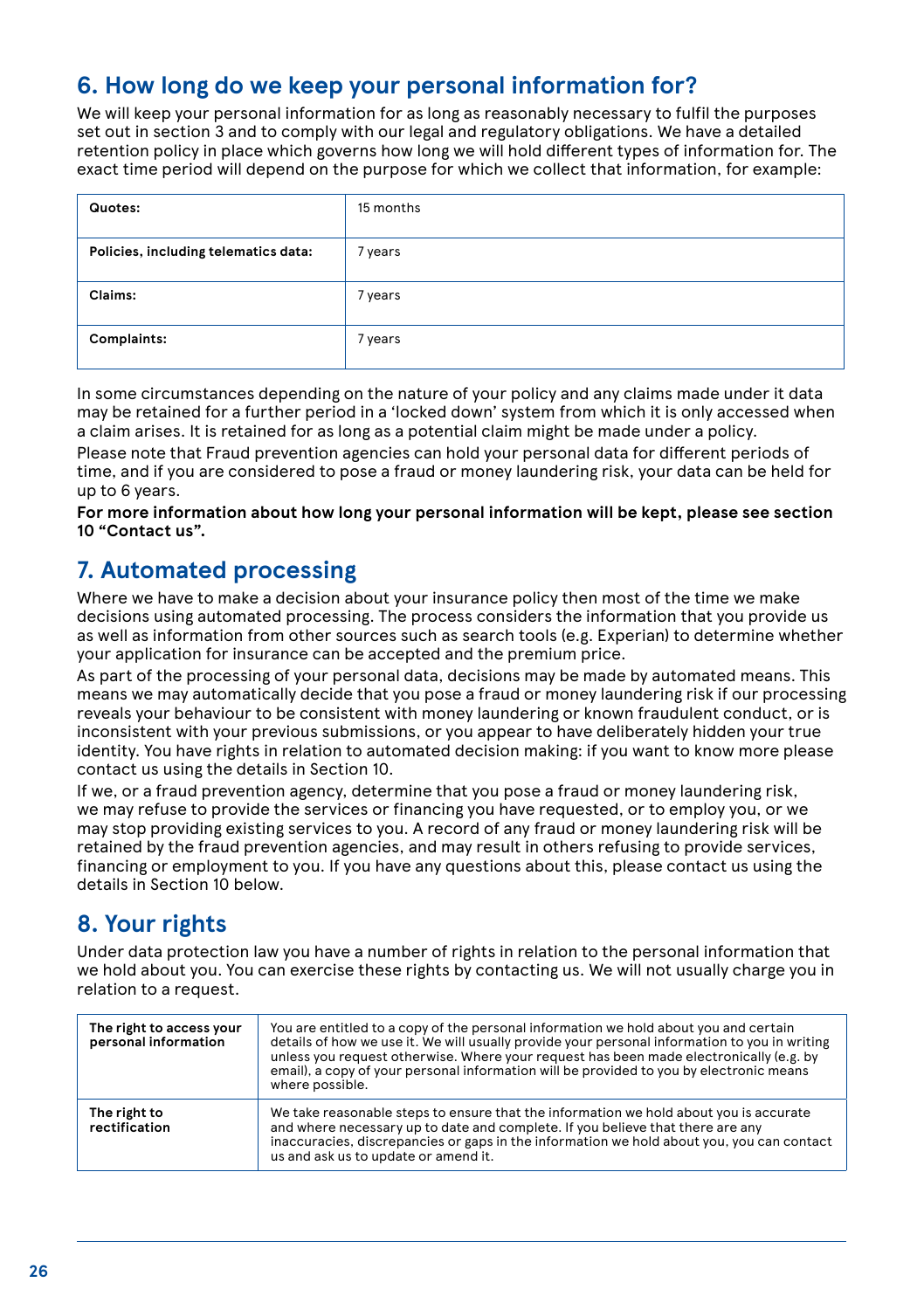| The right to erasure                             | This is sometimes known as the 'right to be forgotten'. It entitles you, in certain<br>circumstances, to request deletion of your personal information. For example, where we<br>no longer need your personal information for the original purpose we collected it for or<br>where you have exercised your right to withdrawn consent. Whilst we will assess every<br>request, there are other factors that will need to be taken into consideration. For example<br>we may be unable to erase your information as you have requested because we have a<br>regulatory obligation to keep it. |
|--------------------------------------------------|----------------------------------------------------------------------------------------------------------------------------------------------------------------------------------------------------------------------------------------------------------------------------------------------------------------------------------------------------------------------------------------------------------------------------------------------------------------------------------------------------------------------------------------------------------------------------------------------|
| The right to restriction<br>of processing        | In certain circumstances, you are entitled to ask us to stop using your personal<br>information, for example where you think that the personal information we hold about<br>you may be inaccurate or where you think that we no longer need to use your personal<br>information.                                                                                                                                                                                                                                                                                                             |
| The right to data<br>portability                 | In certain circumstances, you can request that we transfer personal information that you<br>have provided to us to a third party.                                                                                                                                                                                                                                                                                                                                                                                                                                                            |
| The right to object to<br>marketing              | You have control over the extent to which we market to you and you have the right to<br>request that we stop sending you marketing messages at any time. You can do this either<br>by clicking on the "unsubscribe" button in any email that we send to you or by contacting<br>us using the details set out in section 10. Please note that even if you exercise this right<br>because you do not want to receive marketing messages, we may still send you service<br>related communications where necessary.                                                                              |
| The right to object to<br>processing             | In addition to the right to object to marketing, in certain circumstances you will have the<br>right to object to us processing your personal information. This will be when we are relying<br>on there being a genuine business need to process your personal information. Please<br>note, in some circumstances we will not be able to cease processing your information, but<br>we will let you know if this is the case.                                                                                                                                                                 |
| <b>Rights relating to</b><br>automated decisions | If you have been subject to an automated decision and do not agree with the outcome, you<br>can ask us to review it                                                                                                                                                                                                                                                                                                                                                                                                                                                                          |
| The right to withdraw<br>consent                 | Where we rely on your consent in order to process your personal information, you have<br>the right to withdraw such consent to further use of your personal information. Please<br>note that for some purposes, we need your consent in order to provide your policy. If you<br>withdraw your consent, we may need to cancel your policy or we may be unable to pay<br>your claim. We will advise you of this at the point you seek to withdraw your consent                                                                                                                                 |
| The right to lodge a<br>complaint with the ICO   | You have a right to complain to the Information Commissioner's Office if you believe that<br>any use of your personal information by us is in breach of applicable data protection laws<br>and / or regulations. More information can be found on the Information Commissioner's<br>Office website: www.ico.org.uk. This will not affect any other legal rights or remedies that<br>you have.                                                                                                                                                                                                |

Please note that although we take your rights seriously, there may be some circumstances where we cannot comply with your request such as where complying with it would mean that we couldn't comply with our own legal or regulatory requirements. In these instances we will let you know why we cannot comply with your request.

In some circumstances, complying with your request may result in your insurance policy being cancelled or your claim being discontinued. For example, if you request erasure of your personal information, we would not have the information required to pay your claim. We will inform you of this at the time you make a request.

# **9. How we protect your information**

The protection of your personal data is important to us. We take a number of technical and procedural measures to protect personal data. For example:

- 1. Where we capture your personal information through our websites, we will do this over a secure link using recognised industry standard technology (SSL) which encrypts data that is transmitted over the internet. Most browsers will indicate this by displaying a padlock symbol on the screen
- 2. We prevent unauthorised electronic access to servers by use of suitable firewalls and network security measures. We use strong internal antivirus and malware monitoring tools and conduct regular vulnerability scans to protect our internal infrastructure and also to protect communications we may send you electronically. Our servers are located in secure datacentres that are operated to recognised industry standard. Only authorised people are allowed entry and this is only in certain situations
- 3. We ensure that only authorised persons within our business have access to your data and conduct regular checks to validate that only the correct people have access. We promote responsible access to data and segregate who can see what data within the organisation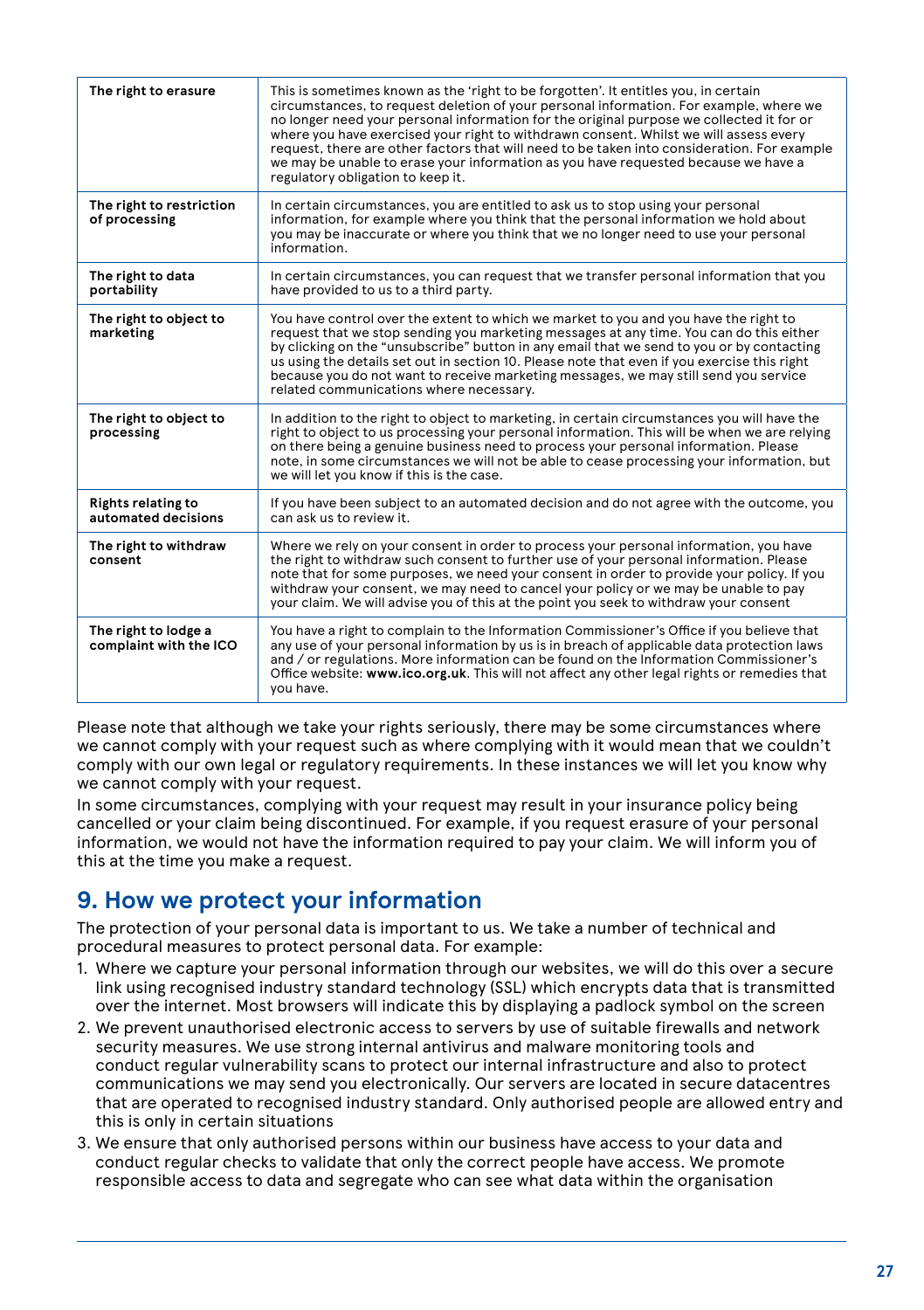- 4. Internally in our organisation, we have password policies in place which ensure passwords are strong and complex and are changed regularly
- 5. We use secure email exchange where necessary for sensitive data and have monitoring on all email we send and receive
- 6. We schedule periodic checks of all security measures to ensure they continue to be efficient and effective, taking into account technological developments

# **10. Contact us**

You may contact our Data Protection Officer if you would like to exercise the rights set out on page 26, or if you have any questions about how we collect, store or use your personal information: Address: The Data Protection Officer, Aioi Nissay Dowa Insurance UK Limited, PO Box 1308, Newcastle upon Tyne, NE12 2BF Email: **DPO@boxins.tescobank.com**

# **11. Updates to this Privacy Notice**

We may need to make changes to this Privacy Notice periodically, for example, as the result of government regulation, new technologies, or other developments in data protection laws or privacy generally or where we identify new sources and uses of personal information (provided such use is compatible with the purposes for which the personal information was original collected). The Data Protection Officer will ensure that this document is updated regularly or as legislation requires.

This Privacy Notice was last updated on 28th August 2020 and comes into effect on 1st December 2020.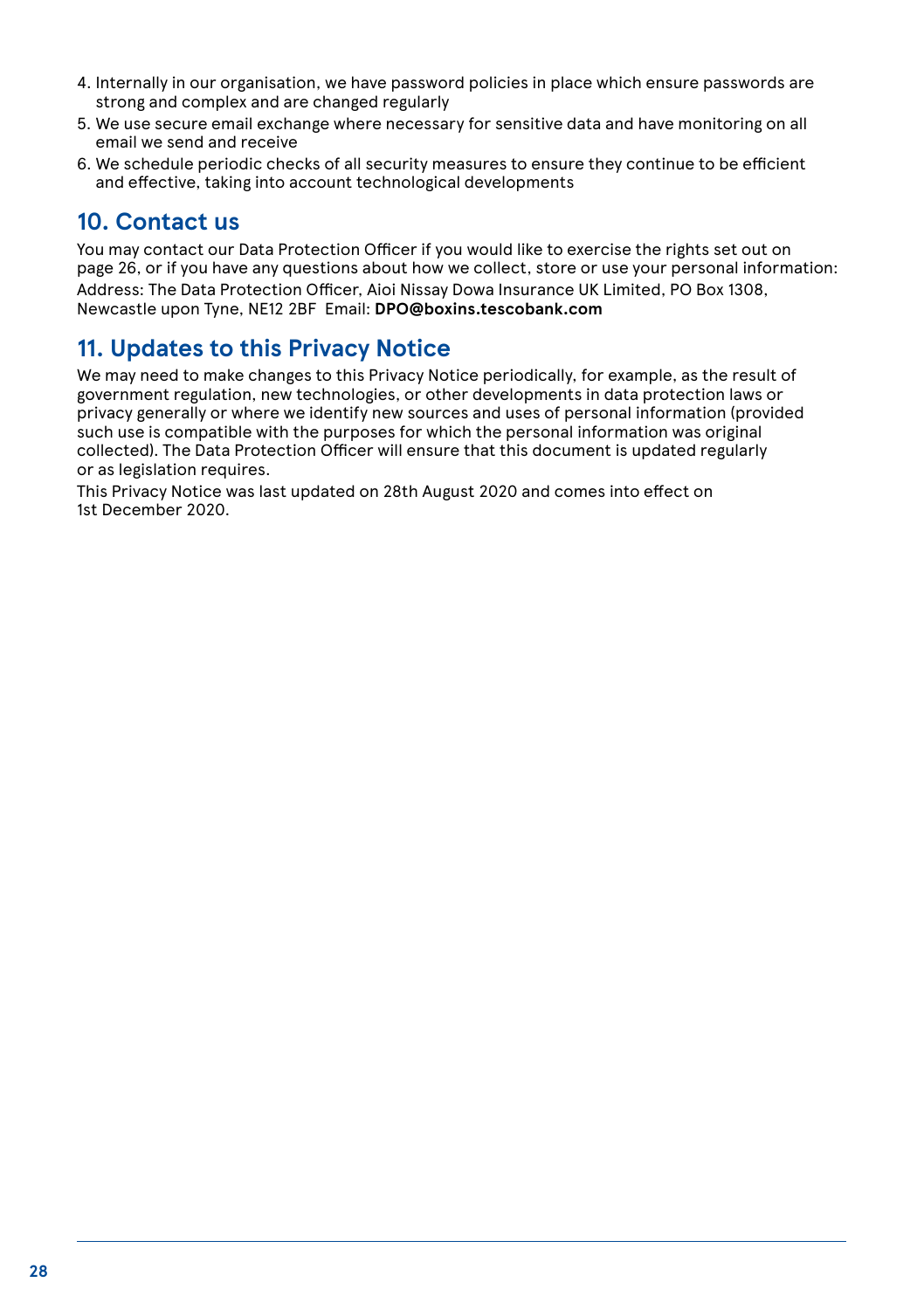# **Tesco Bank Key Cover Privacy Notice**

Tesco Bank Key Cover is underwritten by Ageas Insurance Limited, claims are handled by Keycare Limited.

#### **What personal data do Keycare hold about me?**

Key Care Limited (Keycare) has received your personal data directly from the firm who sold you your Keycare Insurance Policy. The personal data consists of the following (or some of it): full name and title, full address, date of birth, contact telephone numbers, email address, make and model of vehicle and vehicle registration number.

#### **What do Keycare do with my personal data?**

Keycare is a Data Controller in relation to the data that it processes about you. The firm who sold you your Keycare Policy is also a data controller in relation to any data that they process about you and they will process data in accordance with their own Privacy Notice.

Keycare will use your personal data for any one or more of the following purposes:

- To administer the Policy;
- To communicate with you for any purpose in relation to the Policy (including renewal options) by letter, telephone, fax, email or text message;
- To communicate with the firm who sold you your Keycare Policy for any purpose in relation to the Policy by letter, telephone, fax or email.

#### **What is Keycare's legal basis for holding my personal data?**

The legal basis of processing is:

- That the processing is necessary for the performance of the contract of insurance namely the Policy (including sending your documents to you, dealing with any claim and administration of the policy), and
- That the processing is necessary for the purposes of the legitimate interests pursued by Keycare (including sending you a renewal notice or for any other matters arising from the Policy not covered in the bullet point above)

#### **Will Keycare transfer my personal data to third parties?**

Keycare may transfer your personal data:

- To the Insurer (Ageas Insurance Limited) and communicate with the Insurer in relation to the Policy by letter, telephone, fax or email. The Insurer may use your personal data for all purposes relating to the Policy and its underwriting and may communicate with you in relation to the Policy by letter, telephone, fax or email
- To third parties where this is necessary or desirable for the legitimate business interests of Keycare or as required by law
- Keycare will transfer your personal data to third parties where this is necessary to administer the Policy. Such third parties include locksmiths and key providers providing services under the Policy who may in turn from time to time use third parties to perform such services. They may use your personal data to provide services to you under the Policy and may communicate with you by letter, telephone, fax, email or text message in relation to this policy

#### **Will Keycare transfer my personal data outside the EEA?**

Keycare will only transfer your data to third parties within the EEA.

#### **How long will Keycare hold my personal data?**

Keycare will update your personal data from time to time based on information received from you directly. In order to comply with tax, financial services regulations and other applicable legislation Keycare will hold your personal data for the duration of the Policy and for six years after it ends at which time it will be destroyed.

#### **Will Keycare use my personal data for marketing?**

Keycare will not use your personal data for marketing purposes (other than to contact you prior to the expiry of the Policy in connection with its renewal).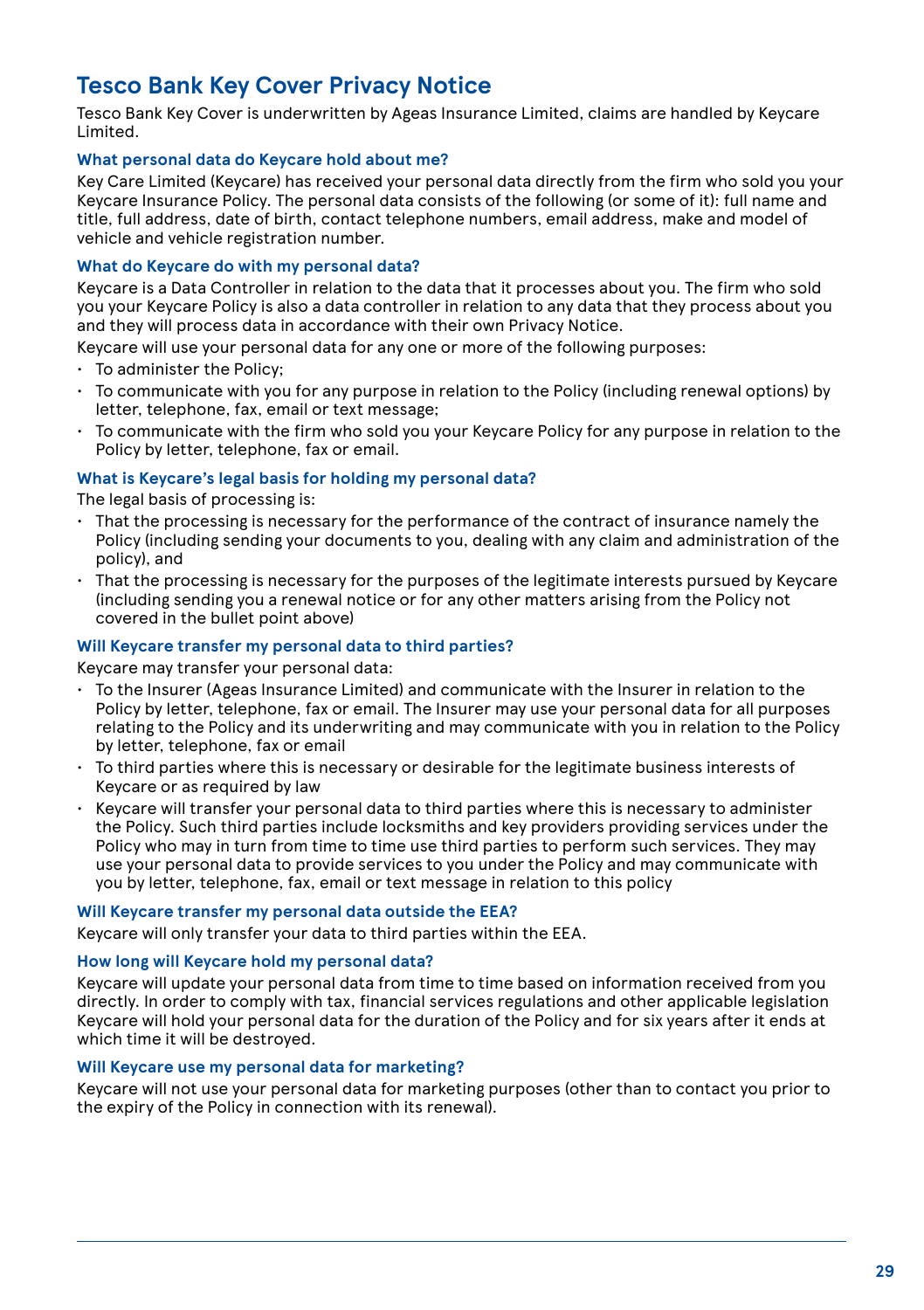#### **What are my rights under Data Protection legislation?**

You have the right to request from Keycare access to and rectification or erasure of personal data or restriction of processing concerning you and to object to processing. In addition you have the right to data portability. Any questions you may have about data protection should be addressed to the Operations and Compliance Manager at Keycare at the address below.

You have the right to lodge a complaint with the Information Commissioner's Office **(ico.org.uk)**.

#### **How do I object to Processing of my Personal Data by Keycare?**

Keycare may process your personal data for the purposes of its legitimate interests and we may use your personal data for direct marketing, including marketing key protection products (or other similar products) to you, in circumstances where this is considered to be appropriate, including contacting you prior to the expiry of your Keycare Insurance Policy in connection with its renewal. You have the right to object to processing by Keycare for direct marketing purposes and/or for the purposes of Keycare's legitimate interests.

If you wish to exercise this right, please contact the Operations and Compliance Manager

at the address below.

Key Care Limited

2-3 Quayside House, Quayside, Salts Mill Road, Shipley, West Yorkshire, BD18 3ST.

#### Telephone: **0345 303 0550** Email: **customerservices@keycare.co.uk**

Keycare Limited is authorised and regulated by the Financial Conduct Authority registration number 309514. Registered in England number 01309093, registered office - 2-3 Quayside House, Quayside, Salts Mill Road, Shipley, BD18 3ST.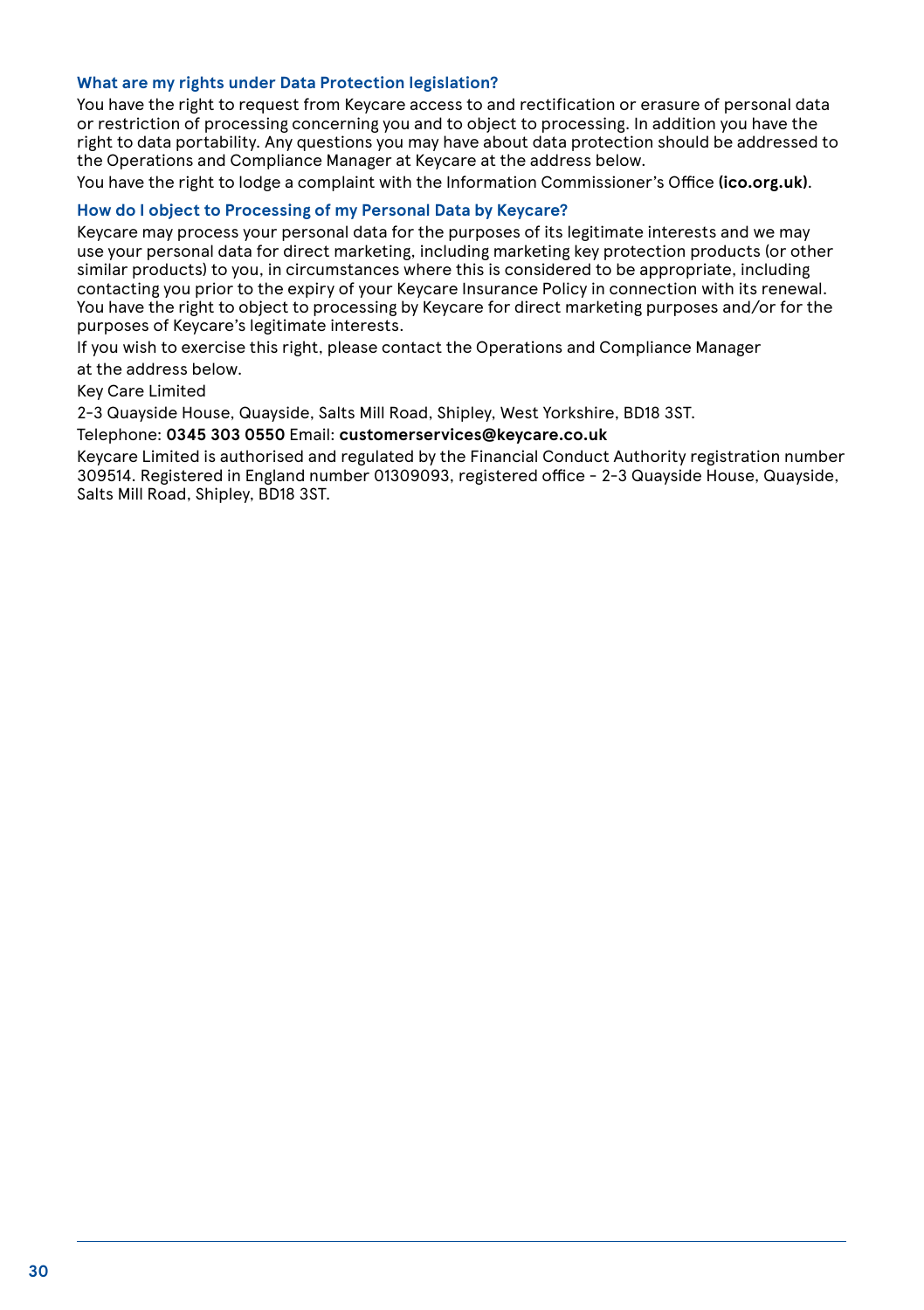# **Tesco Bank Box Breakdown Cover Privacy Notice**

#### **Your Data**

Tesco Bank Box Insurance Breakdown Cover is provided by RAC Motoring Services and/or RAC Insurance Limited. This section provides a short summary of how we, RAC Motoring Services and/or RAC Insurance Limited, collect and use your data. If you would like to find out more about how RAC Motor Services and/or RAC Insurance Limited you can contact use using the email address below or by visiting our website **www.rac.co.uk**

#### **What personal data do RAC hold about me?**

There are three types of data we will hold about you:

- Personal data is information we hold on our records which identifies you. This includes your name, address, email address and telephone number;
- We will also hold data about you that is not personal, for example, information about your vehicle; and
- A small number of our products and services require us to collect and store special categories of personal data. We will only ask for this data when it is absolutely necessary and in accordance with data protection laws.

#### **How we obtain and collect your data**

Your data may be collected in a number of different ways. For example, when your details are passed to us by Insure Aioi Nissay Dowa Insurance UK Limited for the provision of breakdown services, when you contact us through social media or make a claim under your policy. We will always need to collect, store and use information about you to be able to provide you with your policy.

Please note, if you do not provide your data we will be unable to provide you with cover, as well as services related to administering your policy.

#### **How we will use your data**

We will use your data for the administration of your policy, for example, helping you if you make a claim. We may disclose your personal data to our service providers who provide help under your policy. We also monitor and record any communications with you including telephone conversations and emails for quality and compliance reasons.

#### **Marketing**

RAC will not use information about Tesco Bank Box customers for marketing purposes.

#### **Your rights**

You have a number of rights relating to your personal data. For further information regarding any of these rights please visit **www.rac.co.uk/privacy-policy** or contact the Data Protection Officer:

Call our Customer Service Team: **0330 159 0360**; or

#### Email us: **breakdowncustomercare@rac.co.uk**; or

Write to us: Freepost RTLA-HZHB-CESE RAC Financial Services Limited Customer Services Team PO Box 586 Bristol BS34 9GB